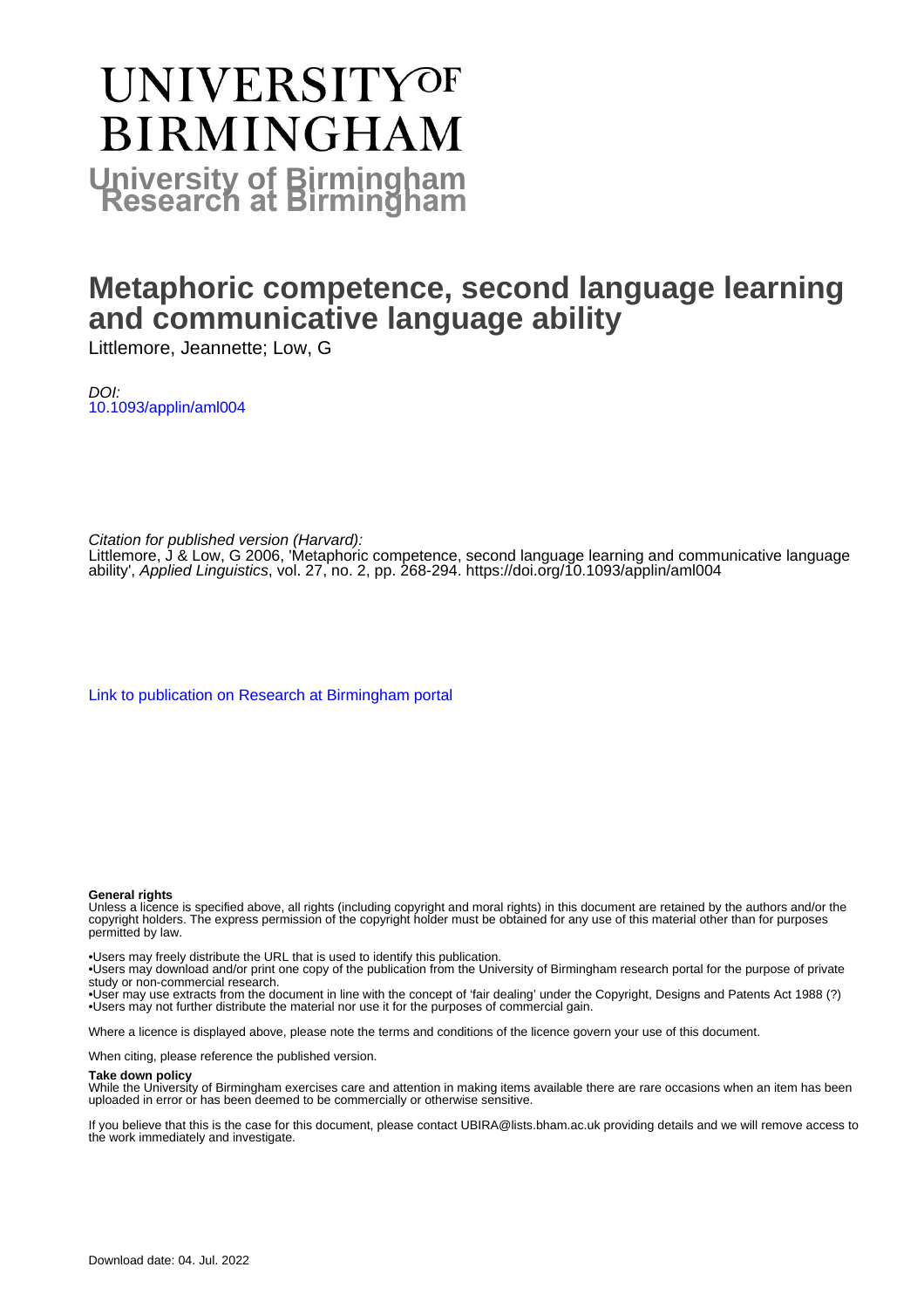## **UNIVERSITYOF BIRMINGHAM**

**CELS** English **Humanities** 

Author (Year) Title. Journal, Volume**,** Pages

or

Author (Year) Title, City, Publisher.

Littlemore, J. and Low, G. (2006). Metaphoric competence and communicative language ability. *Applied Linguistics* 27(2), p.268-294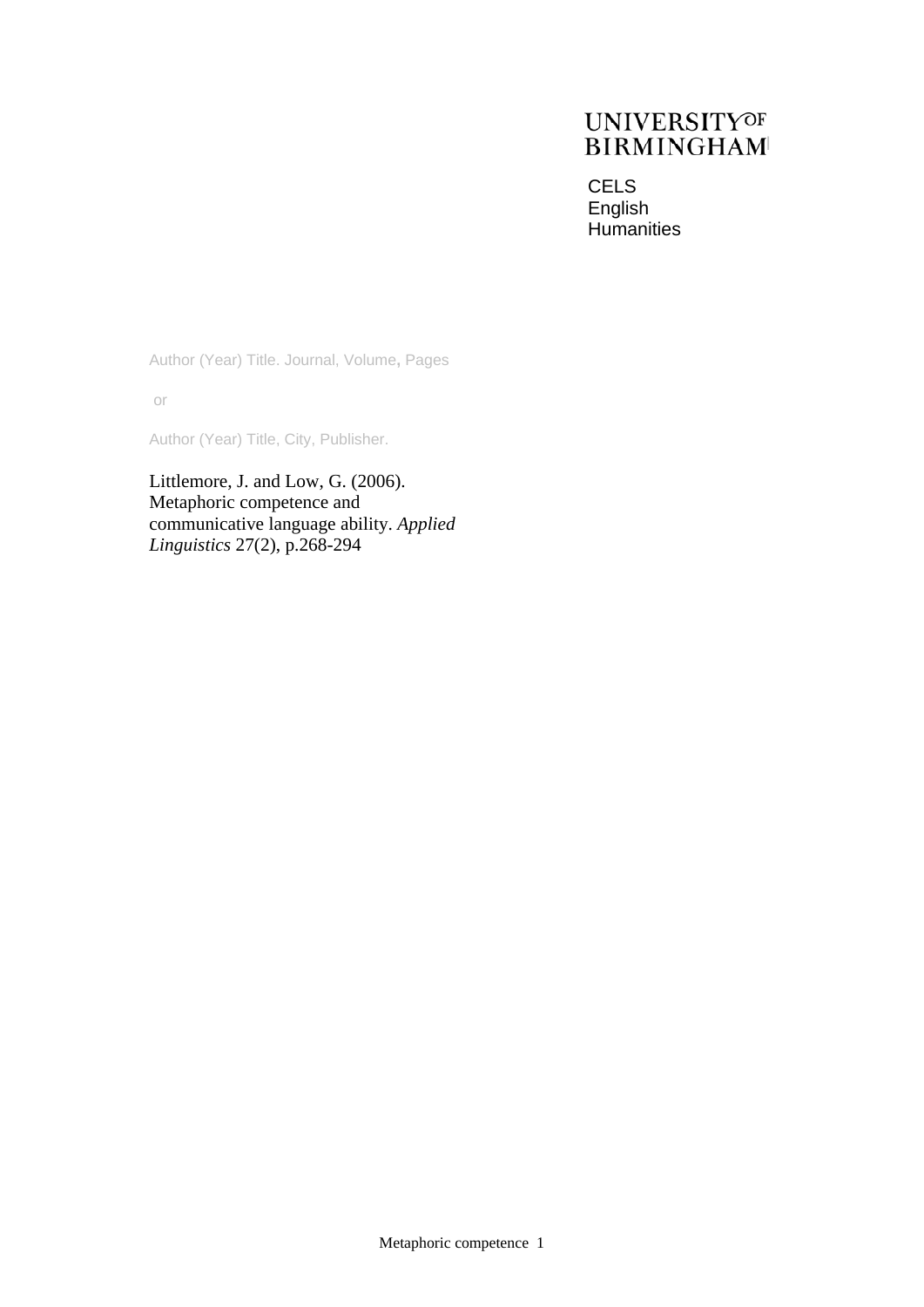#### **Metaphoric competence, second language learning and communicative language ability Jeannette Littlemore and Graham Low**

| <b>Contact</b>                            |                                           |
|-------------------------------------------|-------------------------------------------|
| Dr. Graham Low                            | Dr. Jeannette Littlemore                  |
| Department of Educational Studies         | Department of English                     |
| University of York                        | University of Birmingham                  |
| Heslington                                | Birmingham                                |
| York YO10 5DD                             | <b>B15 2TT</b>                            |
| Email: gdl1@york.ac.uk                    | Email: j.m.littlemore@bham.ac.uk          |
| <b>Biodata</b>                            | <b>Biodata</b>                            |
| Graham Low is Senior Lecturer in the      | Jeannette Littlemore is a Senior Lecturer |
| Department of Educational Studies at the  | in the Department of English at           |
| University of York, UK. He is             | Birmingham University. She is interested  |
| particularly interested in metaphor in    | in the role of metaphor and metaphoric    |
| writing and metaphor in language          | thinking in second language learning.     |
| education. Relevant recent work includes  | Relevant recent publications include a    |
| the 1999 book Researching and Applying    | special issue of the journal Metaphor and |
| Metaphor, a comparison of metaphor in     | Symbol, entitled 'Cross-cultural          |
| spoken and written discourse, 'Figurative | differences in conceptual metaphor:       |
| variation in episodes of educational talk | applied linguistics perspectives' (with   |
| and text' (both with Lynne Cameron),      | Frank Boers), and the papers 'Metaphoric  |
| and the paper 'Explaining evolution: The  | competence: a language learning strength  |
| use of animacy in an example of semi-     | of students with a holistic cognitive     |
| formal science writing'.                  | style?' (TESOL Quarterly) and             |
|                                           | 'Interpreting metaphors in the EFL        |
|                                           | classroom' (Les Cahiers de l'APLIUT).     |

The book *Figurative Thinking and Foreign Language Learning*, by Jeannette Littlemore and Graham Low will be published in 2006 by Palgrave MacMillan.

November 2004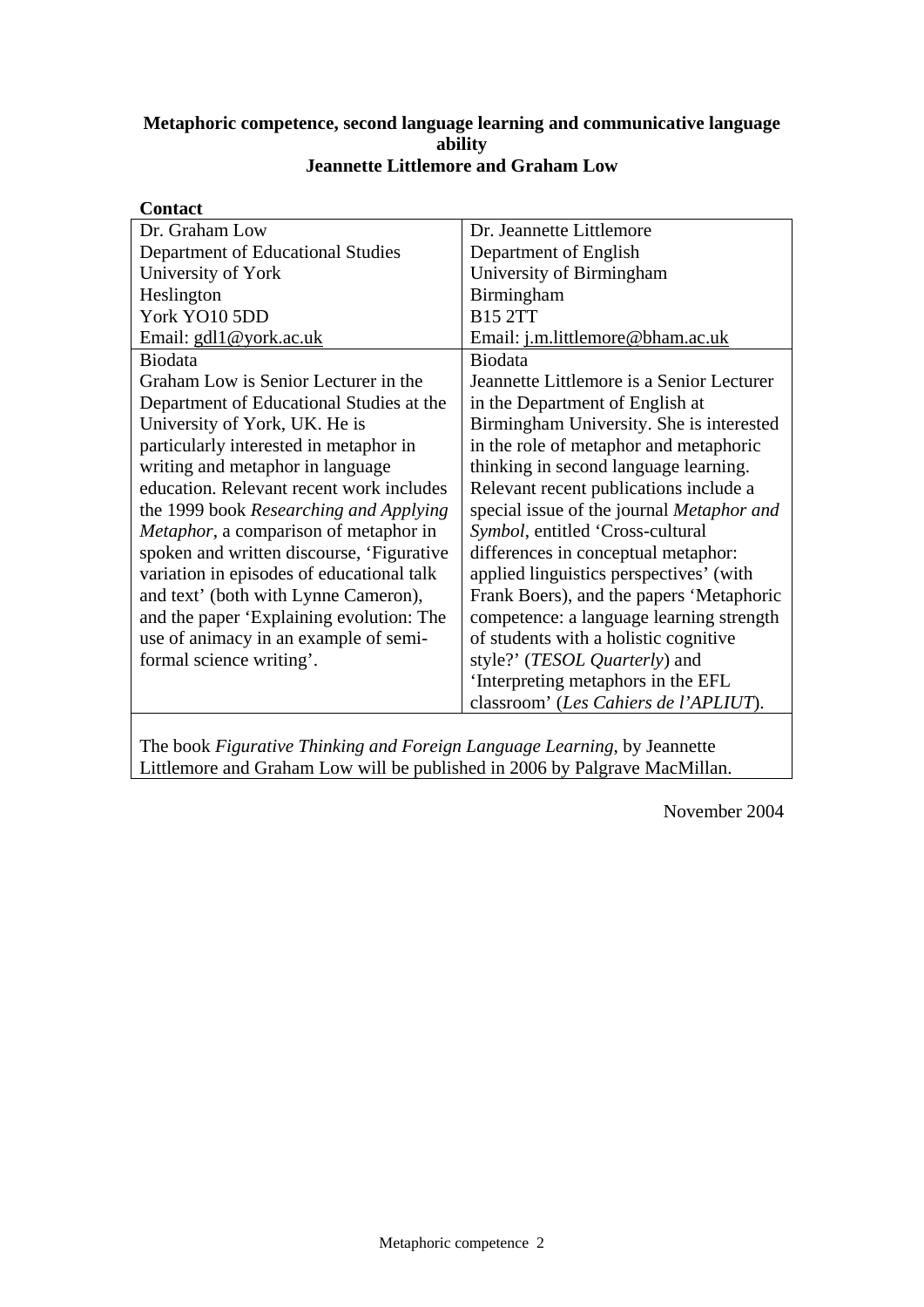#### **ABSTRACT**

Recent developments in cognitive linguistics have highlighted the importance as well as the ubiquity of metaphor in language. Despite this, the ability of second language learners to use metaphors is often still not seen as a core ability. In this paper, we take a model of communicative competence that has been widely influential in both language teaching and language testing, namely Bachman (1990), and argue, giving a range of examples of language use and learner difficulty, that metaphoric competence has in fact an important role to play in *all* areas of communicative competence. In other words, it can contribute centrally to grammatical competence, textual competence, illocutionary competence, sociolinguistic competence, and strategic competence. Metaphor is thus highly relevant to second language learning, teaching and testing, from the earliest to the most advanced stages of learning.

#### **Acknowledgements**

We are grateful to Philip King, Daniel Malt, Rosamund Moon and Sophia Skoufaki for discussing aspects of the paper with us and for commenting so helpfully on the various drafts of it.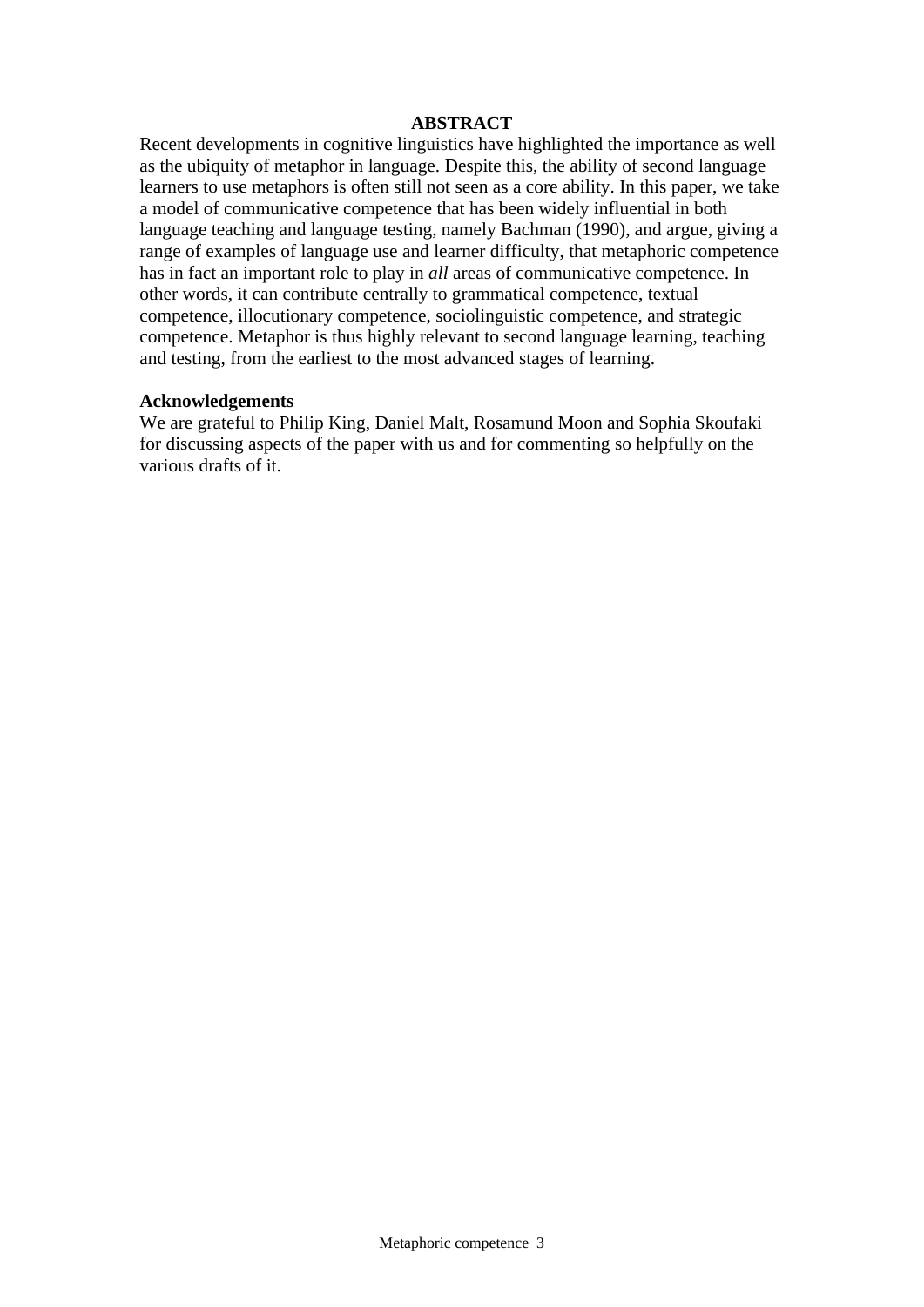#### **Metaphoric competence, second language learning and communicative language ability**

#### **1. INTRODUCTION**

Research into the forms, structure and functions of metaphor has come a long way in the last thirty years. A number of writers have argued that many of the research findings have serious implications for second language teaching and learning (e.g. Alexander 1983; Dirven 1985; Littlemore, 2005; Low 1988), but it has taken a long time for metaphor to make significant headway into mainstream pedagogical practice and the design of teaching materials (Kellerman 2001: 182). Even now, there are few commercial second-language courses which teach metaphor as anything other than the basis of colourful idiomatic phrases. Rigorous empirical evaluations of language learning situations or interventions have begun to appear in the last few years, however, and hopefully the results of these, allied to good descriptions of how metaphor is used in the real-world contexts in which learners need to operate, is starting to form the basis of an evidence base for teaching and learning metaphor and indeed figurative language in general.

 The reasons why metaphor, and its close cousin, metonymy, have taken so long to permeate mainstream language teaching are not entirely clear. It may be that they are often hard to treat in a clear, rule-governed way. It may simply be that although Lakoff and Johnson's (1980) seminal *Metaphors We Live By* foregrounded conceptual metaphor as something structured, analysable and bound up with culture and everyday reasoning, it did so largely in the context of conventional language. As most of the examples were already taught on English courses either as literal language or as some form of fixed expression, applied linguists may have concluded that vocabulary could just as easily be taught without any reference to metaphor. On the other hand, it may be that metaphors are still felt by some to be largely literary and thus recondite, obscure and difficult. According to this view, metaphor reflects an advanced use by a minority of speakers and there is little justification for exposing most learners to it. Lastly, a somewhat cynical view would be that there are currently few proficiency tests for skills connected with recognising or using metaphor and what cannot be easily tested tends not to be taught (Low, in press).

The object of this paper is to review the scope of metaphor and metaphoric competence in the context of second-language teaching and learning. We use the term 'metaphoric competence' in a fairly broad sense, to include both knowledge of, and ability to use, metaphor, as well as Low's (1988) 'skills needed to work effectively with metaphor'. In order to assess the importance of metaphoric competence in language education, we make use of a general model of communicative language ability (Bachman, 1990) that has been employed widely in the design and validation of both teaching and testing materials. We argue that 'metaphoric competence' is far from recondite, and needs to be seen as playing an important role in all the component parts of the model. Our aim is not to 'sell' any particular theory of metaphor, but rather to show that metaphor is involved in virtually every area that language learners need to use, understand or learn, and that it may even help their learning in cases where native speakers may not actively process metaphorically. We begin with a brief overview of metaphor and metaphorical thinking. Almost all examples will be given from English, or the English of EFL learners.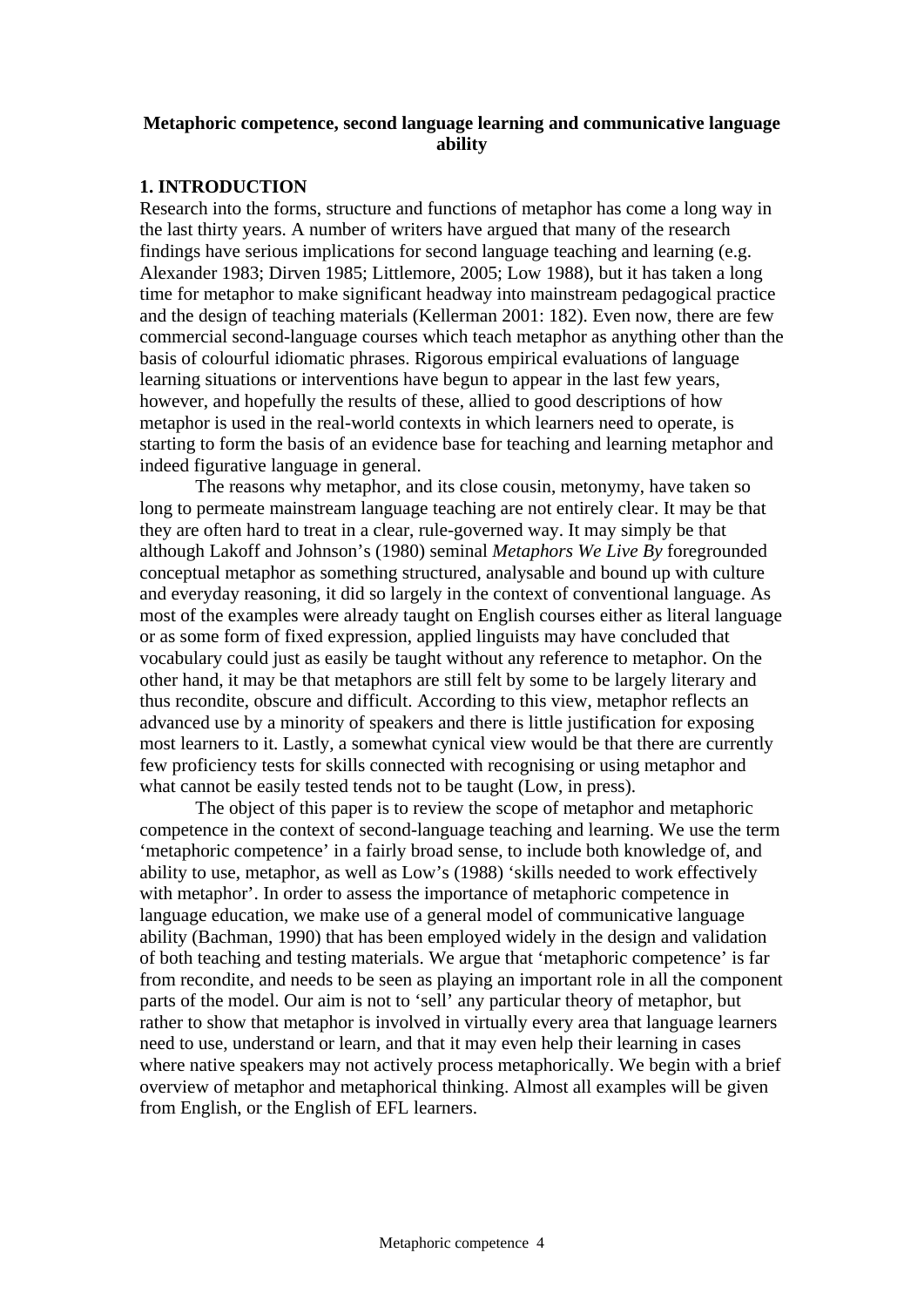#### **2. METAPHORIC LANGUAGE AND METAPHORIC THINKING**

Successful metaphor comprehension and production involves the ability to understand one entity in terms of another (apparently unrelated) entity. For example, if the Japanese Government puts taxes on car imports in order to *create a level playing field*  for Japanese manufacturers, the 'Japanese car market' is temporarily treated as a place where competitive sports are played. This could be because markets are hard to describe verbally, because the writer is somehow evaluating the situation, or both. The reader needs to decide which aspects of a playing field are relevant to the discussion about cars and whether the sense of the idiom is being extended. A 'target' term like 'market' or 'competition' may be provided, but the reader may well have to infer it. Either way, many analysts would argue that two *domains* (or 'semantic fields') are being brought together, explicitly by the author, or implicitly by the reader's inferences; the Japanese car market constitutes the *target domain* (the semantic field under discussion), whereas the place where competitive ball sports are played constitutes the *source domain* (the semantic field that is being used to describe, understand or evaluate the target).

At this point it is important to distinguish between linguistic metaphor and conceptual metaphor. Linguistic metaphor can be seen as words occurring in a spoken or written text, which are incongruous in context and appear to have a more basic sense. 'Playing fields' and 'level' have little obvious connection with taxes or car imports, but the incongruity can be resolved by establishing the implication that horizontality implies no unfair advantage to either party in a marketing, rather than game, situation (see Cameron 2003: 59-60). The key point about linguistic metaphor is that the words themselves matter: the choice of 'level' not 'flat' or 'good', or the fact that the three words all tend to be singular, even where several situations are involved. Linguistic metaphor thus takes account of the connotations of particular words and the morphological, syntactic and collocational characteristics of the expression. Research is beginning to show that linguistic metaphors tend to cluster in certain areas of a text, and that they are used to perform a fairly predictable set of functions (Cameron, 2003), but it can also be important to consider the points in, say, a dialogue, where linguistic metaphors do not appear (Cameron and Stelma 2005).

With a conceptual metaphor, the words that are used are often of little interest; what is important is the abstract underlying relationship(s) between two concepts or entities. With linguistic metaphor the entities may have to be inferred, but with conceptual metaphor, they almost always have to be, leading to frequent arguments concerning their optimal specification (see Kövesces ; Grady 1997). Conceptual metaphors can be said to represent ways of thinking, in which people typically construe abstract concepts such as time, emotions, and feelings in terms of more easily understood and perceived concrete entities, such as places, substances and containers (Lakoff and Johnson 1980; Lakoff 1993). They are conventionally expressed through an A IS B structure. For example, the conceptual metaphor, THEORIES ARE STRUCTURES, ('structures' constitutes the *source domain*, and 'theories' the *target domain*) is conventionally realised by linguistic metaphors such as:

That's hardly a strong *foundation* for your theory.

The theory needs more *support.*

The theory *rests on* a single rather dubious premise.

It should be noted that in linguistic metaphors it is words like 'rest on' that constitute the source, *not* the hypothesised underlying concept STRUCTURES.<sup>1</sup>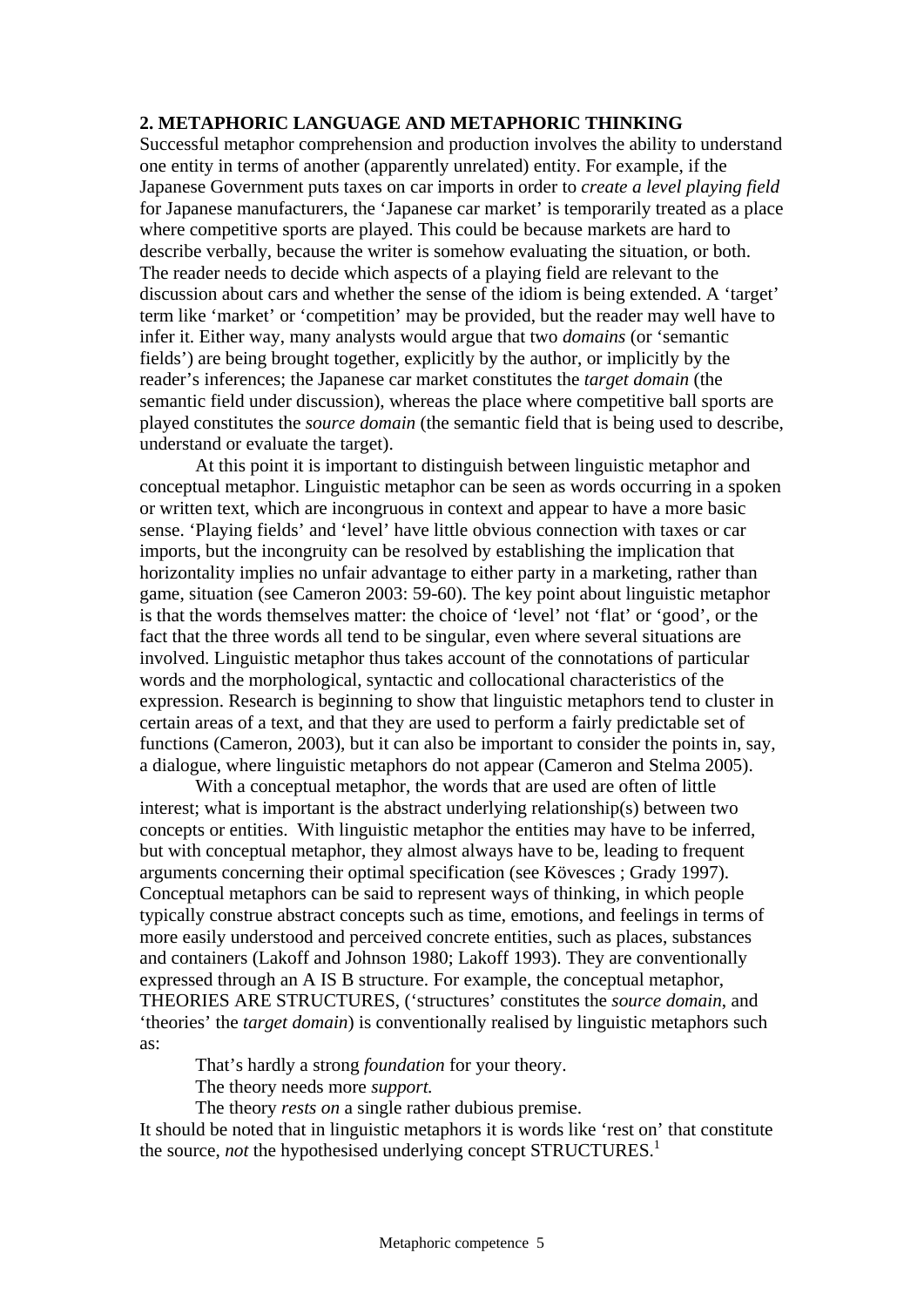Approaching metaphor conceptually has several advantages. Firstly, it allows for instances of metaphor that are visual, linguistic or auditory, or mixtures of the three. Secondly it allows the analyst to find the metaphor in conventional expressions, such as phrasal verbs (Kövecses 2000 cites 'calm down' or 'simmer down'). Thus conventional expressions, such as 'plan ahead', 'keep on working', or 'back in the '60s', as well as less standard ones like 'a career crossroads', can be seen as instantiating the same conceptual metaphor PROGRESS THROUGH TIME IS FORWARD MOTION. The conceptual viewpoint has proved particularly successful in identifying metaphors underlying abstractions in both basic vocabulary and everyday thinking: ARGUMENT is often thought of in terms of WARFARE, UNDERSTANDING is often expressed in terms of SEEING, LOVE is often thought of in terms of a PHYSICAL FORCE, and IDEAS are often thought of in terms of OBJECTS. Lastly, the conceptual approach has brought out the complexity and systematicity involved in many metaphors, allowing them at times to be clustered in higher-level models of, for example, anger (Lakoff and Kövecses 1987).

 In addition to requiring inferences by the listener/reader to establish what word or concept is being treated as what other word or concept, linguistic and conceptual metaphor share the second characteristic of having grey areas of indeterminacy and involving clines (Cameron 1999). The clines occur as clearly separate domains or clearly incongruous meanings move closer together – metaphor merges into metonymy as two domains converge, or it becomes literal (or just an extension of a more basic sense of a word). 'This essay thinks X' is clearly metaphoric, but is 'this essay argues X' or 'this essay describes/states/sets out X'? A third area is important whichever approach one adopts is the need to operate concurrently on more than one level. Many advertisements, headlines, jokes and stories require the reader to construct not one, but a range of non-metaphorical and metaphorical senses for the same words (Giora 2003; Low 1988); the context may involve conventional senses, but the reader may well have to 'blend' the source and target concepts together in very different ways, to create quite new, or 'emergent' meanings (Fauconnier and Turner 2002).

 In general, however, linguistic and conceptual metaphor focus on different aspects of metaphor (Grady 1997), though they may interrelate at times, since a listener may need (or choose) to identify concepts in order to resolve the incongruity of a linguistic metaphor. Our contention is that, however much researchers polarise in favour of one approach or the other, language learners need to operate both linguistically and conceptually.

The very ubiquity of both linguistic and conceptual metaphor suggests that second language learners may have to make metaphoric connections between ideas on a regular basis, as metaphoric extensions of word meaning are likely to account for many of the vocabulary items that they encounter. For example, the 'mouth' of a river, the 'eye' of a needle, and the 'head' of the company are commonplace expressions representing metaphoric extensions of parts of the body. Unfortunately for second language learners, despite some significant areas of overlap, metaphoric extensions of word meaning such as those listed above often vary significantly from language to language. For example, in English, we are used to using the word 'eye' metaphorically in expressions such as 'thread the cotton through the eye of the needle' and 'don't forget to get the eyes out of the potatoes', and metonymically in expressions such as 'keep an eye on him for me, please' and 'he's eyeing you up', but we might have difficulty understanding someone who, translating directly from French, tells us that 'she doesn't keep her eyes in her pocket'; 'she's got the American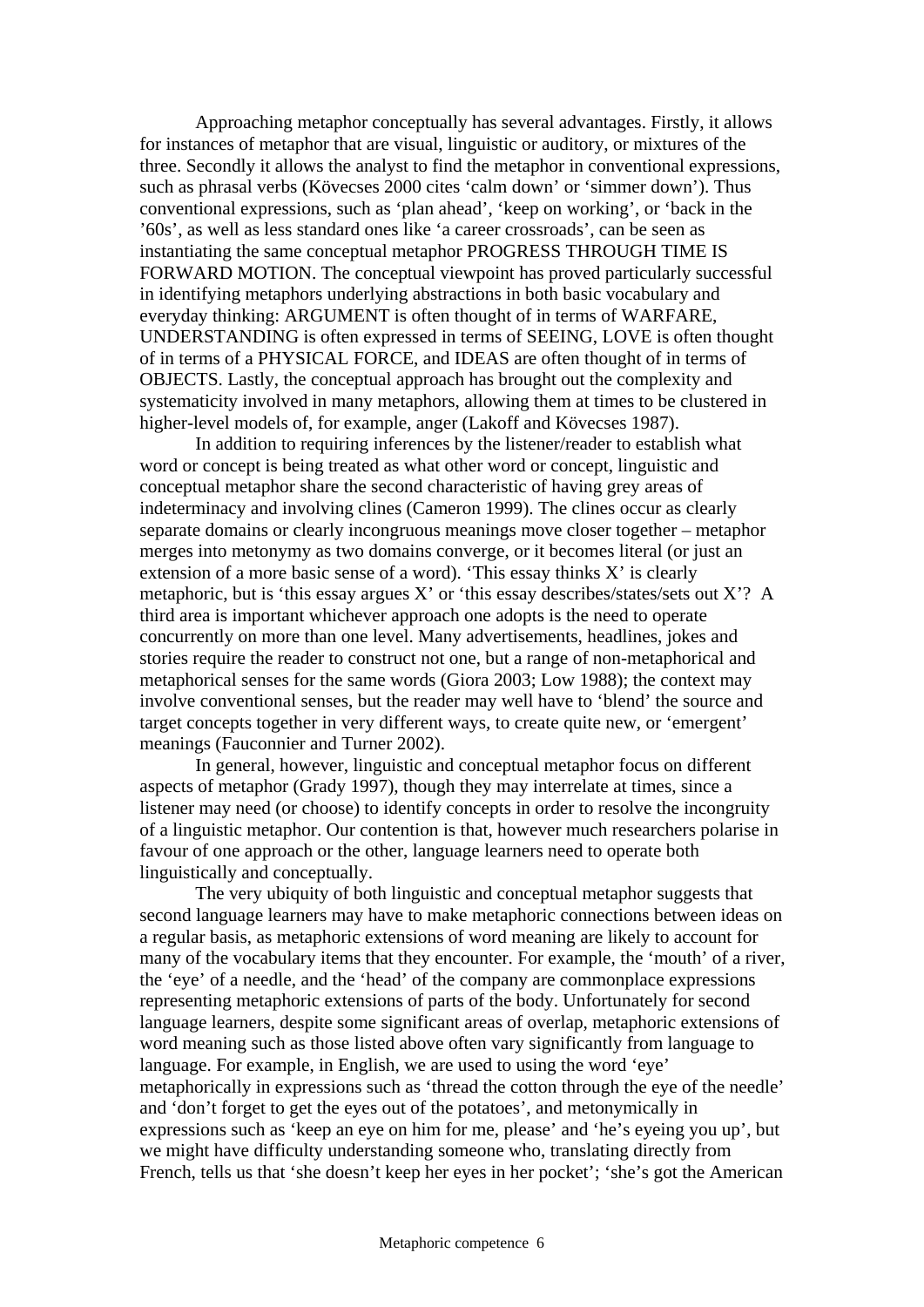eye'; or that 'she's got a partridge's eye'.<sup>2</sup> While native speakers may process conventional expressions in a rapid, automatised way, at times without much active thought about basic meanings and concepts (Gibbs 1994; Giora 2003), learners are in a very different situation. They are frequently unaware of standard meanings or default senses and thus may spend more time and effort processing than native speakers (Kecskes 2001). Idioms or 'dead' metaphors (where the non-metaphorical sense of the words cannot be recovered) can be very much alive if you do not know what they mean, and a translation into your L1 does not resolve the incongruity. Similarly, trying to construct multiple levels of interpretation for jokes and headlines is virtually impossible for learners unless they engage in active metaphoric thinking.

It has been demonstrated that if teachers systematically draw the attention of language learners to the source domains of linguistic metaphors and of vocabulary involving metaphor, then the learners' depth of knowledge for that language, and their ability to retain it can improve significantly (see for example, Boers 2000). However, it might be wondered whether learners are actually able to engage in metaphoric thinking without explicit instructions. The following extract, where a group of advanced language learners try to understand the expression 'skirt around' suggests that a small amount of teacher scaffolding can in some circumstances at least, reap rewards (Littlemore 2004). The learners were Japanese teachers attending a one-year in-service training course in the UK. They were discussing the teaching of grammar in English classes and the teacher had used the expression 'skirt around' a topic:

| Teacher   | When we're teaching grammar at lower levels, we sometimes skirt     |  |  |
|-----------|---------------------------------------------------------------------|--|--|
|           | around the hardest topics                                           |  |  |
| Student A | What is 'to skirt'?                                                 |  |  |
| Teacher   | What do you think it means                                          |  |  |
| Student B | Hiding them? [Mimes a skirt shape i.e. starts off moving hands down |  |  |
|           | from waist to knees and gradually moving outward, then moves hands  |  |  |
|           | round knees about 20 centimetres away from knees, in a circular     |  |  |
|           | motion, following the hem of an imaginary skirt                     |  |  |
| Student C | [Looking at Student C's mime] Go round?                             |  |  |
| Student D | Avoid?                                                              |  |  |

Student B picks up on one of the salient features of a skirt: that it serves to hide, or cover, what is underneath. He then uses mime in an attempt to work out the meaning. Interestingly, although this strategy does not appear to help student B work out its meaning, it does help student C, who suggests the meaning 'go round'. Student C appears to have picked up the idea that a skirt is an outer-garment and that it goes round the knees. Student D either picks up the ambiguity of 'go round' or else applies the movement to a journey where going round an obstacle implies avoiding it. Although these students have not identified the true etymology of the word 'skirt', they have used what is to them (and probably is now to most native speakers) the basic sense, and then employed metaphoric thinking to reach an adequate understanding of the word. It is not known whether these learners remembered the figurative use of 'skirt' in addition to coping communicatively. But pedagogical research over the years on the value of learner autonomy (Benson, 2001), reflective periods (e.g. Storch 1998), strategy monitoring (Cohen 1998) and noticing (Schmidt 1990), all suggests that helping learners to identify and understand their own metaphoric thinking processes, and exercise a degree of control over them, is likely to facilitate both L2 learning and use.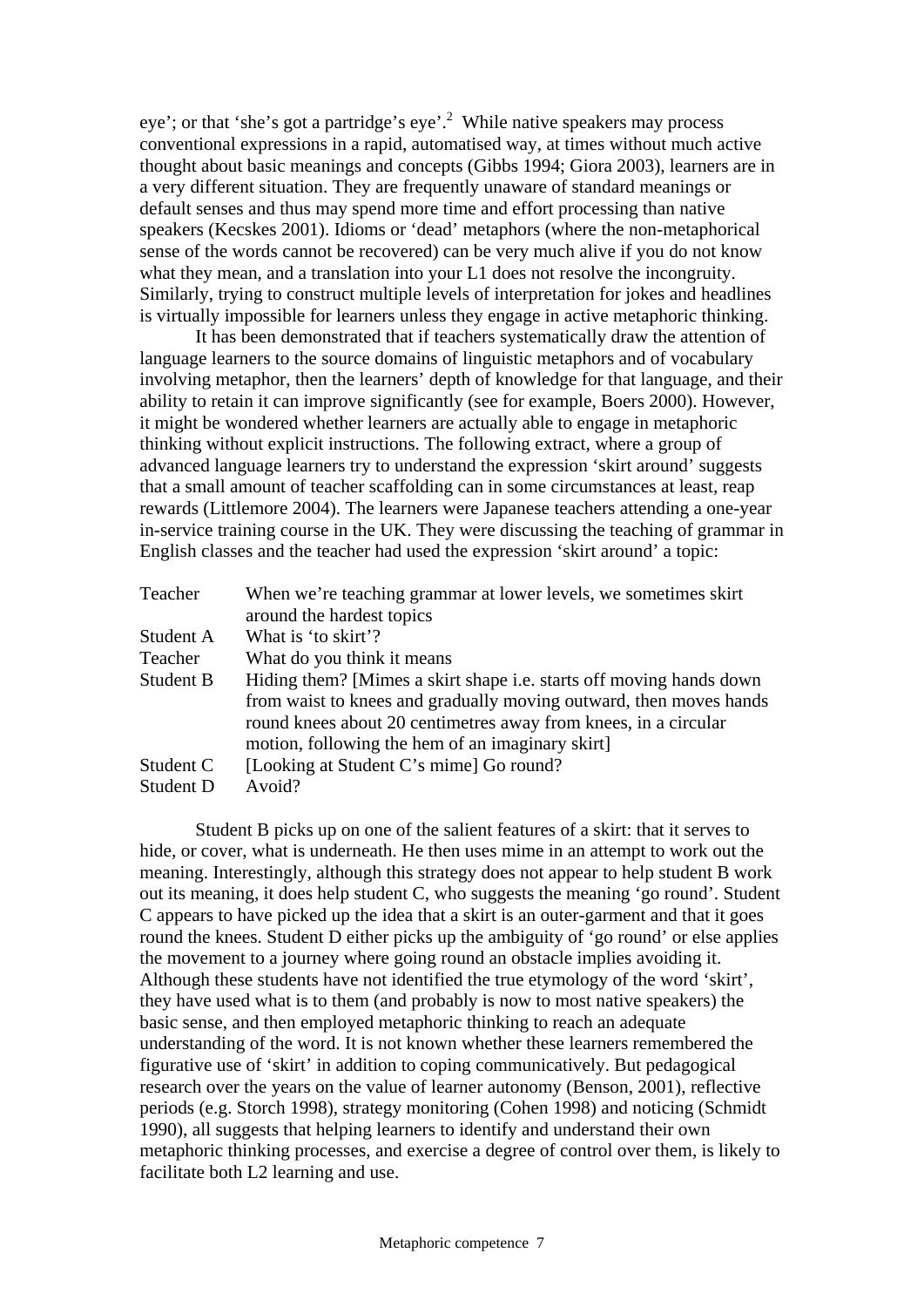In this introductory section, we have tried to chart a middle course between significantly different theoretical approaches to metaphor and suggested that both the conceptual and the linguistic are needed if language learners are to acquire more than minimal communicative competence in the L2. We also argue that learners are likely to engage in metaphoric thinking more frequently than native speakers and that this active mental and social engagement can be harnessed to facilitate both understanding and learning. Somehow learners have to acquire two seemingly opposed skills; they need rapid access to a standard sense in order to maintain fluency in reading/listening, but at the same time they need to be able to recover, or hypothesise, metaphoric detail in order to interpret accurately and appropriately. In order to justify spending class and individual time on metaphoric thinking, we now need to demonstrate that metaphor is indeed ubiquitous across all aspects of communicative competence.

#### **3. THE ROLE OF METAPHOR IN COMMUNICATIVE LANGUAGE ABILITY**

In order to discuss aspects of communicative competence, an easily interpretable classification system is needed. Several models of competence have been proposed in the last twenty or so years, the most influential of which form a rough family that we will here call the Bachman Model. The family derives ultimately from the component-listing approach of Hymes (e.g. 1971), which was extended for second language purposes by Canale and Swain (1980) and Canale (1983). The model was then modified slightly for testing purposes in Bachman's (1990) *Fundamental Considerations in Language Testing* and it this version that we shall use here. The model has been criticised by Skehan (1998) as not taking enough account of processing, despite the clearer split between knowledge and action made by Bachman and Palmer (1996), but Skehan does not offer an alternative which would suit our aim here. Douglas (2000) too suggested changes, but his list of strategic skills is arguable, to say the least, and his substitution of 'idiomatic expressions' for Bachman's 'figures of speech' runs counter to present needs (2000: 35).

 Bachman (1990) takes a broad definition of the term 'competence', which includes, amongst other things, the ability to deal with knowledge-based components of language that have been isolated as theoretical areas, such as 'syntax' or 'cohesion'. Speakers draw on their language knowledge, using a range of strategic skills to link the message appropriately with the social purpose and situation. The language component is summarised in Figure 1.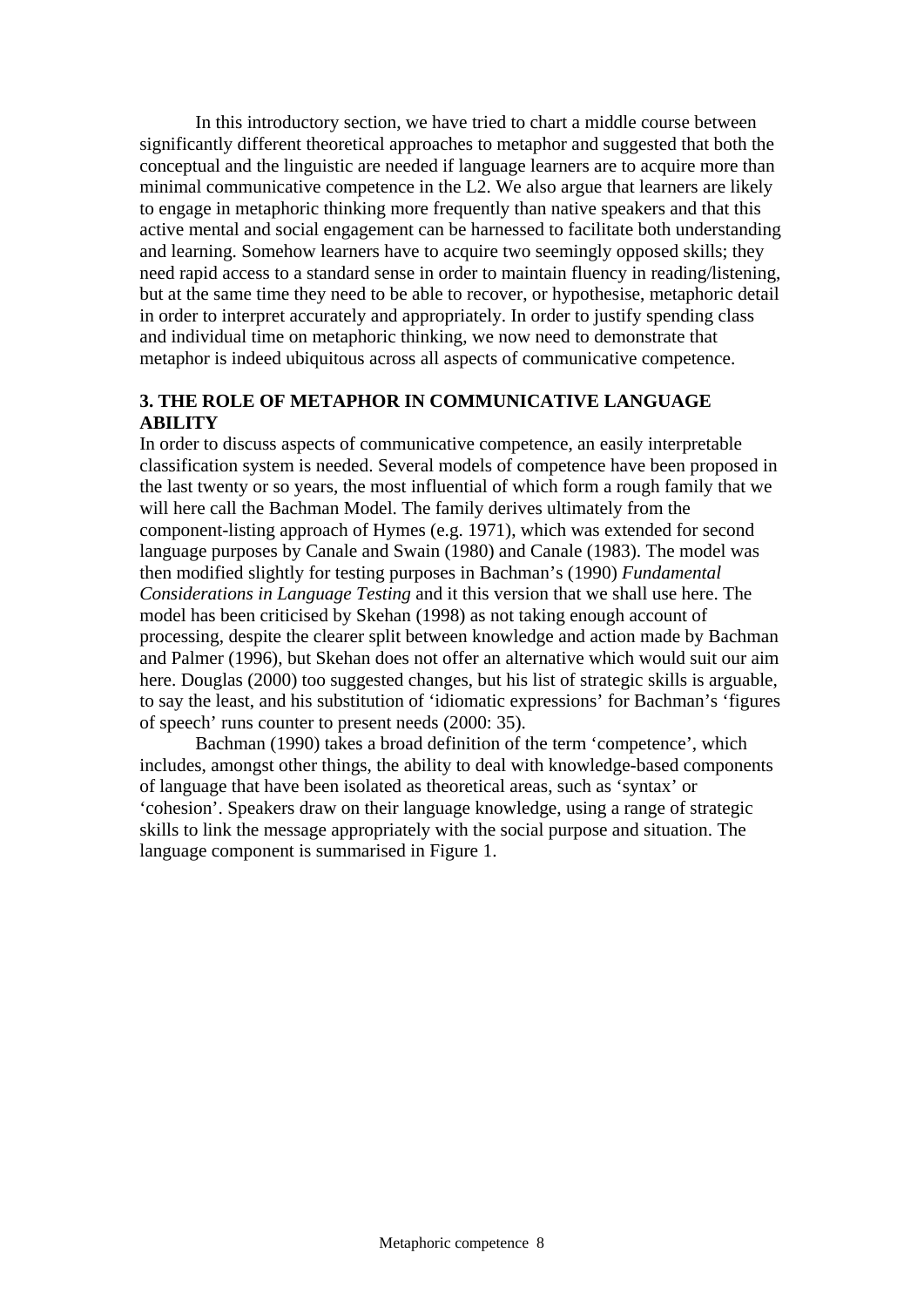| Language competence                                            |                                        |                                                                                                                                                          |                                                                                                                                                                                                                           |  |  |
|----------------------------------------------------------------|----------------------------------------|----------------------------------------------------------------------------------------------------------------------------------------------------------|---------------------------------------------------------------------------------------------------------------------------------------------------------------------------------------------------------------------------|--|--|
| Organizational competence                                      |                                        | Pragmatic competence                                                                                                                                     |                                                                                                                                                                                                                           |  |  |
| Grammatical<br>competence                                      | Textual<br>competence                  | <b>Illocutionary</b><br>competence                                                                                                                       | Sociolinguistic<br>competence                                                                                                                                                                                             |  |  |
| Vocabulary<br>Morphology<br>Syntax<br>Phonology/<br>graphology | Cohesion<br>Rhetorical<br>organization | <b>Ideational</b><br>$\bullet$<br>functions<br>Manipulative<br>$\bullet$<br>functions<br>Heuristic<br>$\bullet$<br>functions<br>Imaginative<br>functions | Sensitivity to dialect<br>or variety.<br>Sensitivity to<br>$\bullet$<br>register.<br>Sensitivity to<br>$\bullet$<br>naturalness.<br>Ability to interpret<br>$\bullet$<br>cultural references<br>and figures of<br>speech. |  |  |

Figure 1: The components of language competence (Bachman 1990)

 Bachman's only reference to metaphor is the 'ability to interpret cultural references and figures of speech' under *sociolinguistic competence*. Indeed, this is the only place in the model where we can see a clear role for metaphor in general. We shall, however, show that metaphor plays varying but important roles in all the cells of the model: namely, illocutionary competence, textual competence, grammatical competence, and strategic competence as well as sociolinguistic competence. We begin by reviewing the role of metaphor within its traditional domain of sociolinguistic competence.<sup>3</sup>

## **3.1 Sociolinguistic competence**

Bachman's phrase 'the ability to interpret cultural references and figures of speech' highlights the fact that, in order to understand metaphor, it is necessary to appreciate the extended meanings and evaluations given by a specific culture to particular events, places, institutions, or people. It is often argued that cultures make extensive use of conceptual metaphor (Shore 1996; Kimmel 2004), so that a knowledge of shared cultural references is necessary if one is to understand or produce the target language with any degree of accuracy (Lantolf, 1999).

 An example of a production error that is based in cultural transfer comes from an essay entitled 'Fatalism and Social Criticism in *Tess of the D'Urbevilles*' written for one of us by an advanced level student on a pre-sessional course. The writer wanted to say that no matter how Tess rebelled, she could not escape the clutches of the hypocritical Alec; she wrote: '… she is unable to run away from his palm'. In English, power is systematically treated as a manipulable entity and being powerful as an embodied activity – involving catching and holding with the hands. In Chinese, however, the palm is used, not so much due to an underlying conceptual metaphor, but more to an idiom alluding to the vain attempt by the Monkey King to escape from the Buddha's hand. This difference might also explain why she used 'run away', since you can indeed run away from a person (while you can conventionally only 'escape' their clutches). 4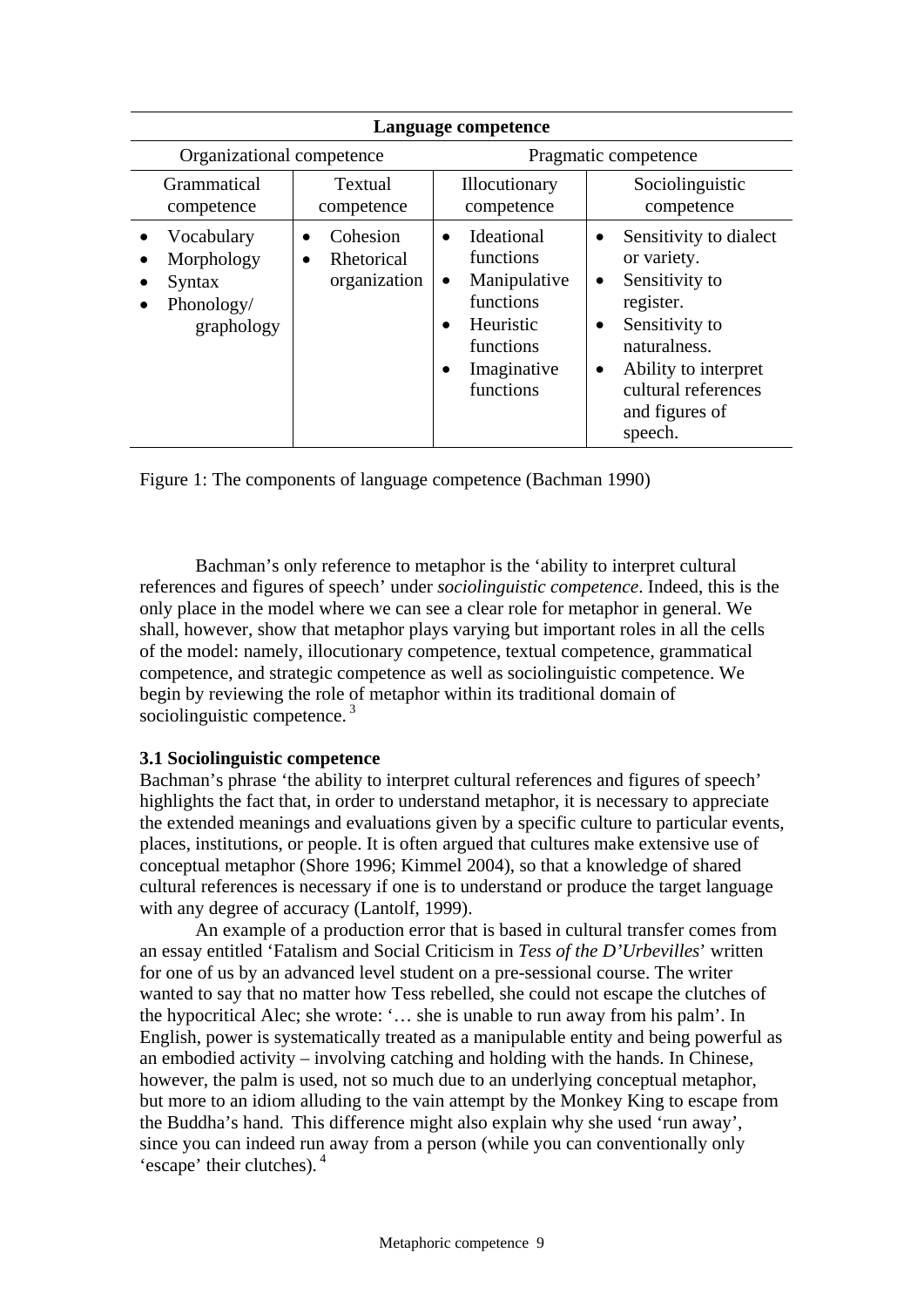At the level of interpretation, a lack of appropriate background knowledge can also lead language learners to misunderstand the connotations of apparently straightforward expressions (Littlemore 2001a and 2003a). An interesting example of a culturally-based interpretation error comes from a Bangladeshi civil servant, who was attending a short course on 'good governance' at a UK university, and who heard one of his lecturers quote Margaret Thatcher's, 'I want a revolution in the way in which civil servants *attack* their job'. In the post-class written protocol he wrote that he understood the term 'to attack one's job' to mean 'be critical of one's own performance', as opposed to the intended meaning of the lecturer, which was 'to work with more zeal'. Post-class discussion with this student revealed that in Bangladesh there was currently a campaign for civil servants to critically evaluate their ability to perform their jobs, which was partly why he had interpreted the metaphor in this way. He therefore appears to have subtly mixed the conventional focus on defeating an enemy in 'attack a person/their views' and the negative cultural context of his own organization (Littlemore 2001a).

#### **3.2 Illocutionary competence**

Illocutionary competence refers to a person's ability to understand not simply the words one is using, but the message that one is trying to convey through those words. According to Bachman, illocutionary competence can be divided into four functions: ideational, manipulative, heuristic and imaginative. It is somewhat arguable how far, say, manipulating (or sensing an intention to manipulate) is a pragmatic, discoursebased activity, or indeed a strategic one, but for the purposes of this paper, we will stay within the Bachman model.

#### *Ideational functions*

*Ideational* functions, according to Bachman, refer to the use of language to exchange information and feelings about that information. Metaphor is often used to convey one's evaluation of a situation, and an inability to understand the metaphor can lead the listener or reader to completely misinterpret the evaluation. Some metaphoric expressions just report in a fairly neutral way: 'She addressed the question of…', 'He went beyond the advertised topic', or 'He awoke a tenderness in her', but many others, whether innovative or conventional, like 'spill the beans', 'a hard life' or the example above, 'to attack one's job', contain both an information-reporting component and an evaluative component. Indeed, the listener has a much greater need with metaphor than with 'literal' language to be able to tell whether an evaluative component is intended. In terms of production too, the ability to use metaphor to convey one's standpoint is likely to contribute significantly to a student's communicative language ability.

## *Manipulative functions*

The primary purpose of utterances with a *manipulative* function is to affect the world around us. They help to get things done, to control the behaviour of others, to build up relationships. Even at the very simple level of the language in which commands are expressed, metaphor forms the basis of a large proportion of conversational utterances which need to be interpreted as orders: 'Calm down', 'Back off!' (about an argument), 'Stop poking your nose in!' and the large range of action expletives best summarised as 'eff off'. In the calmer world of business writing, we again find evidence of the crucial role of figurative language in performing manipulative functions. In the following example, popular business guru Tom Peters uses the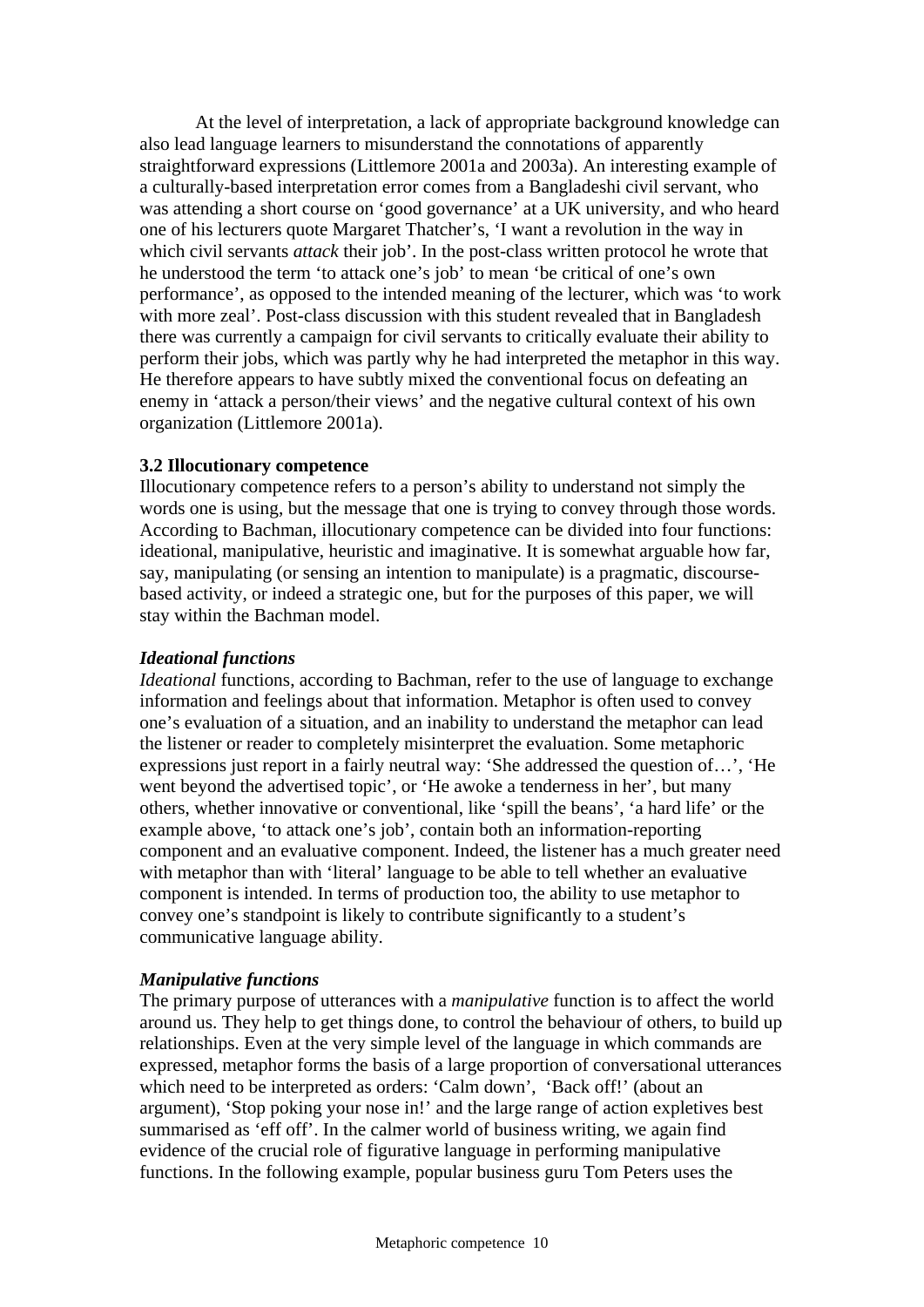metaphor of a dynamo to recommend a certain type of worker (the 'dynamos'), to exaggerate the worthlessness of the average worker (the 'cruisers') and to imply that average workers should be sacked:

Only 10 to 20% [of workers] are … dynamos … always working to learn something new … continually building their practices in new and challenging areas. The rest of the partners are 'cruisers', who don't stand out as special talents. The bottom line: The long-term success of any professional service company depends on nurturing a high share of intellectual-miracle-building dynamos.

(The Tom Peters Seminar 1994)

Peters's use of the word 'nurture' clearly implies that a high proportion of dynamos must be maintained and have valuable resources devoted to them. The simple fact of 'not stand[ing] out' is equated, via the relative clause, with 'cruising', which implies going along aimlessly, slowly or even worse, pleasurably. As they are also 'partners', which is placed just one word away, the strong implication is that they are failing morally, as well as intentionally. The fate of such people is omitted, but 'a high share' would seem to imply that a few can be tolerated and most should be sacked.

The dynamo and cruiser metaphors, supported rhetorically by collocation and various types of implication, can become highly persuasive. It may be that workers have indeed been sacked as a direct result of their managers reading Peters's book, in which case, the metaphor has performed both an instrumental and a control function. The ability to identify metaphors that serve these functions contributes directly to one's communicative language ability.

 The converse of the above, the ability *not* to be swayed by another person's use of figurative language, is just as important a part of communicative language ability. In order to avoid being positioned by the writer, readers need to identify the conceptual metaphors and metonymies underlying the arguments. They will then be able to assess their limitations by identifying aspects of the source domains that do *not* transfer easily to the target domains, or even come up with alternative conceptual metaphors and metonymies.<sup>5</sup> There are two important, yet different, aspects to this skill. The first is to survive in the face of deliberately used metaphor, as where the White House aides of the Nixon presidency studied by Lerman (1983; 1985) consistently avoided referring directly to the illegal activities by using a wide range of metaphoric utterances. A less obvious, but equally important skill, is to retain one's theoretical perspective in the face of unintentional but persistent metaphor indicating the opposite. A good example would be the task faced by someone reading a recent article in *The New Scientist* on the Snowball theory of the evolution of multicellular organisms. The topic is Darwinian evolution based on chance mutation, but key parts of the text are full of animacy metaphors, presumably designed to generate impact and interest (Low 2005). The following are but a sample from the opening page:

What shook the planet out of its primitive *complacency* and heralded the arrival of multicellular animals? each individual cell had to be *master of all trades collaborations* of cells *shared the load* bodies could … *adopt inventive* new architectures Muscle cells could move these bodies to new *grazing grounds* Sensory cells could *warn of* danger; and appendage cells could *rake in* supplies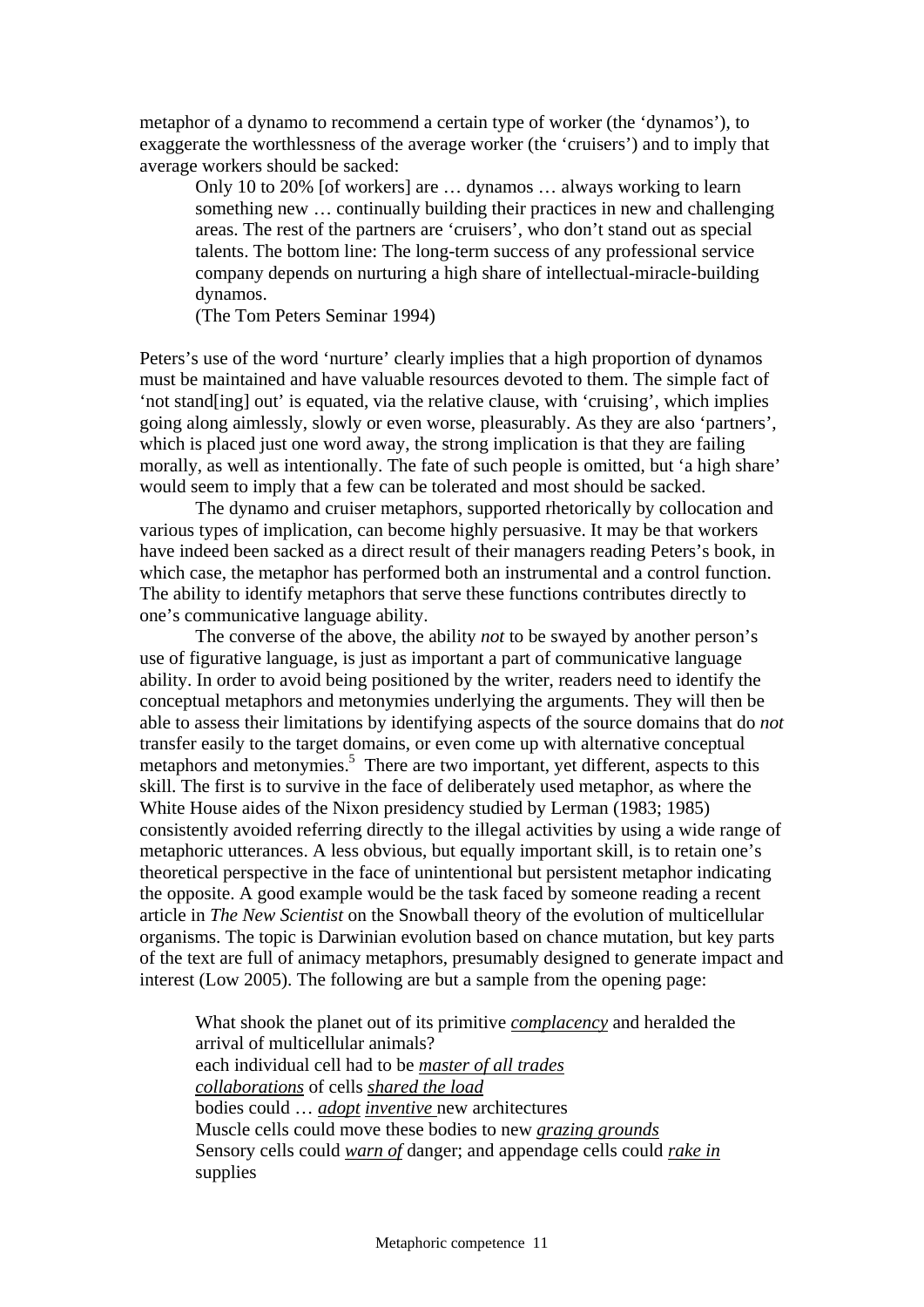his specialisation turned the *creep* of evolution into a *sprint* life *invented* skeletons 'the *serious business* of *creating* multicellular life'

Source: *New Scientist* 12 April 2003: 30. In this sort of situation, both native speaker and learner alike need to be able to block out the implications of intentionality and attempts to direct change, and at the same time to interpret the overtones of familiarity, action and agentivity as rhetorical devices aimed at increasing interest, excitement and readability.

 Manipulative functions can be performed in conversation by picking up on and extending the metaphors used by one's interlocutor. Mio (1996) quotes a televised exchange between a Lithuanian and a Russian representative at the time of Lithuania's imminent independence from Russia. The Russian representative compared the separation of the two countries to a divorce, claiming that, as they had been married for such a long time, any separation would take time and a period of separation was necessary before any full-scale divorce could be considered. To this, the Lithuanian representative replied that the two countries were 'not going through a divorce because we were never married, Lithuania was simply raped.' (p.136). Mio asserts that this is 'a classic case of metaphoric extension' (p.137), in which the second speaker picks up on the metaphor being used by the first and extends it, twisting it slightly to lend force to his argument. Mio carried out a further study, in which he asked listeners to rate the persuasive force of the extension, compared with that of a response based on an unrelated metaphor (Lithuania as a prisoner), and a literal response. The extended metaphor was found to be significantly more persuasive than both. Thus the relationship-building function and the interactional function can both be served through metaphor extension.

 It may seem somewhat ambitious to expect language students to use metaphor in this way in the L2, though adults at least will have been exposed to the fact of metaphor extension in their first language. The following example involves three Japanese language teachers on an English for Academic Purposes course at the University of Birmingham in 2002, prior to starting an MA in TEFL. After having spent some time preparing the subject, the students were participating in a debate *for* and *against* the explicit teaching of grammar in the language classroom. About five minutes into the debate, the exchange in Figure 2 took place.

| <b>Student</b> | <b>Position</b><br>taken | <b>Transcript</b>                                                                                |
|----------------|--------------------------|--------------------------------------------------------------------------------------------------|
| S <sub>1</sub> | against                  | It is best for the students to be <i>showered</i> in a lot of<br>English                         |
| S <sub>2</sub> | for                      | But we don't want to <i>throw them in the water</i>                                              |
| S <sub>1</sub> | against                  | We are not <i>throwing them in the water</i> , they are just <i>in the</i><br>shower             |
| S <sub>2</sub> | for                      | We need to get them used to the water before swimming                                            |
| S1             | against                  | But grammar teaching is like <i>sitting on the tatami mat</i> ,<br>and not getting in the water  |
| S <sub>3</sub> | against                  | And there is few [sic] water in Japan, this is why the<br>classroom atmosphere is more important |

Figure 2. Student discussion for and against explicit grammar teaching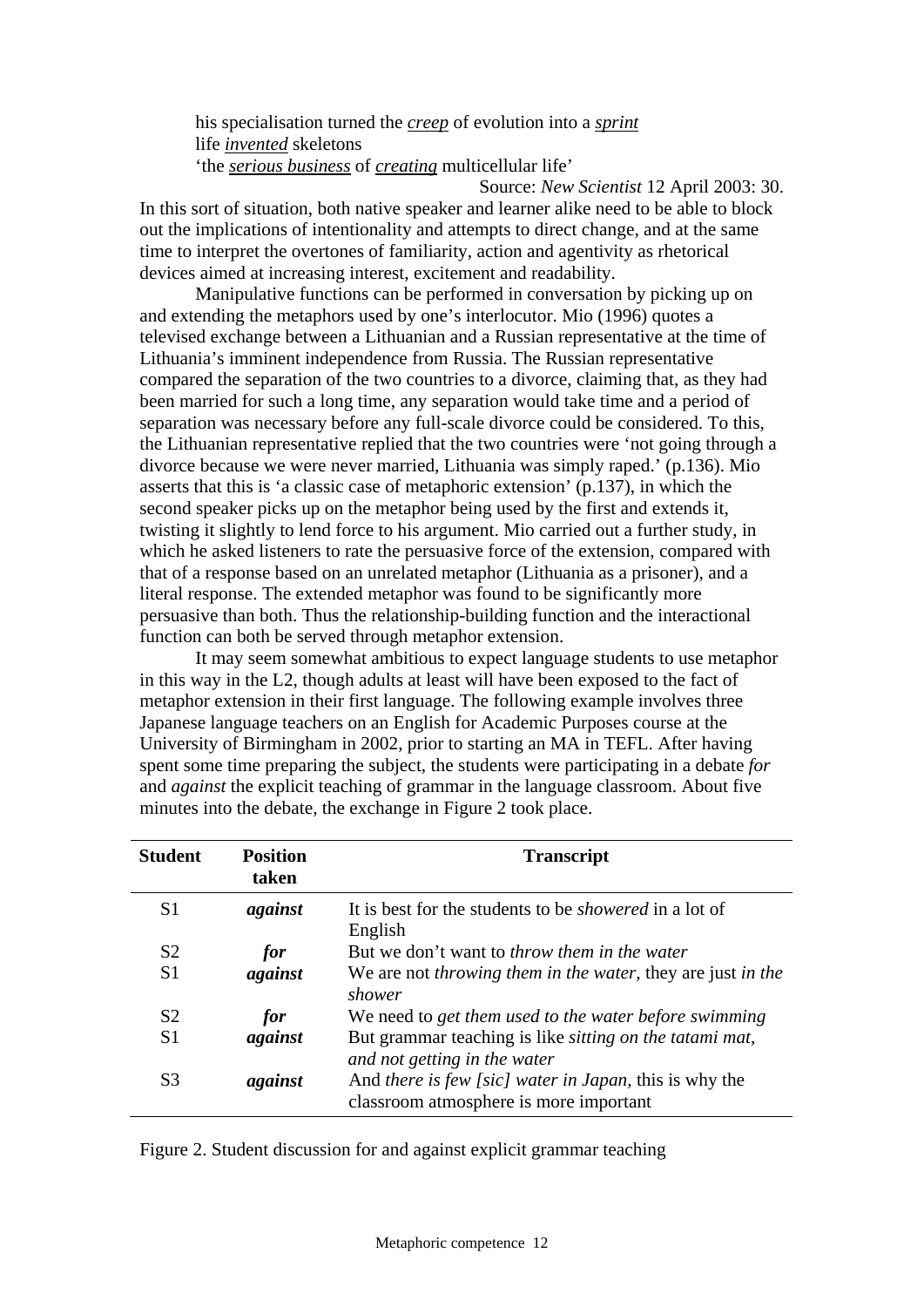The students played with the conceptual metaphor LEARNING A LANGUAGE IS IMMERSION (IN WATER); immersion was elaborated to swimming in a pool and extended to include the social activities surrounding it (including not swimming!). Students on both sides of the debate extended the basic metaphor in order to strengthen their arguments, making their utterances serve a strong manipulative function. In our experience, the spontaneous use of extended metaphors, such as these by non-native speakers is a somewhat rare occurrence, but there is some evidence that, with explicit training in the use of extended metaphors, intermediate students are able to employ them effectively, and to order, in academic debate (Littlemore, 2005).

#### *Heuristic functions*

Bachman's third component of illocutionary competence, the *heuristic* function, refers to our use of trial and error, or *ad hoc* devices, to learn and teach others about the world around us. Teachers, for example, will often create *ad hoc* explanatory analogies to assist learning. Thus Cameron (2002) reports a primary teacher likening volcanic lava to 'sticky treacle' and 'runny butter' and Low (1999a) reported a secondary teacher coining 'atoms are happy when they gain electrons' but telling the students to remember to unlearn it for the exam. Learners working in a second language are highly likely to have to work out how to cope with temporary or *ad hoc* metaphor, and as we show in section 3.5, are likely to use it themselves as a compensation strategy.

 In other situations, a metaphor will become inappropriate because technology has moved on. In this case, a replacement metaphor will need to be found; thus, physicists are currently unhappy about the prevalence of the term 'black hole', because they have managed over the years to shed considerable light on the 'blackness'. The same may well happen in a few years with 'string' theory.

 A final heuristic aspect of metaphor is the recognition that individual metaphors (whether linguistic or conceptual) give but a partial view of any given topic and that it is therefore quite understandable and 'natural' that multiple metaphors arise. For example, in order to understand the human brain, psychologists have made use of, amongst others, container, telephone network, mirror, loom, homunculus and computer metaphors (Draaisma 2000). Each of these metaphors gives certain insights into the way the brain might function, but none give the whole picture. In a similar way, political ideology can be transferred from teacher to student via the use of restricted, but ideologically loaded metaphors. For example, the welfare state can be described as an umbrella or a safety net, depending on one's political vantage point. Students following university lectures need to identify, interpret, use, and evaluate such heuristic metaphors. The Boers (2000) study cited earlier is also relevant here; drawing university students' attention to the source domains of conceptual metaphors, helped them understand the inferences and value judgements that the writers wanted to convey. They were then in a better position to evaluate the value judgements in particular.

## *Imaginative functions*

Bachman's fourth component of illocutionary competence is the *imaginative* function, which refers to our ability to create and extend our environment for humorous or aesthetic purposes. This clearly covers virtually all literary or poetic uses of metaphor, whether in formal literary contexts, conventional interactive contexts like children's counting out games and nursery rhymes, or informal conversational attempts to be witty or funny. Read et al. (1990: 139) found that people using metaphors in their first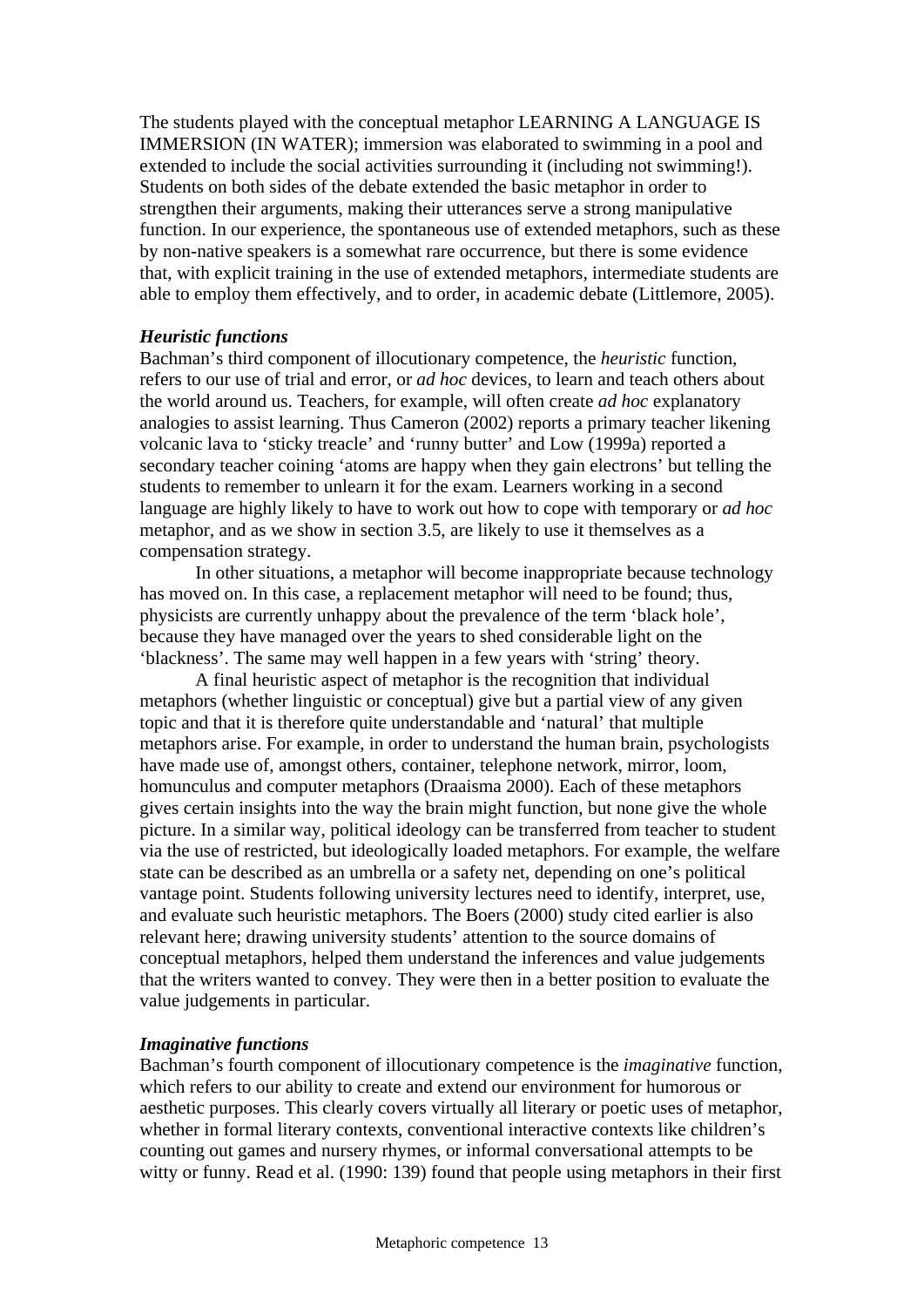language were rated 'more interesting, persuasive, memorable, and having a better command of language' than those not using metaphors. This result is interpretable in two ways, both of which are relevant here. 'Being metaphoric' could be treated as a desirable feature of speech in certain contexts (e.g. being ironic) which learners could acquire – or at least aspire to. Alternatively, it might be argued that 'being metaphoric' is more an aspect of personal style and as such, some speakers might actively reject it (Littlemore, 2001b). Little is yet known about the extent to which learners transfer metaphoric preferences from their L1 to an L2, but there seems no inherent necessity for a learner to adopt the same persona in the L2 (see Lam 2000 for a clear example of identity modification). Either way, however, learners must cope interpretively with speakers who use a higher than normal proportion of metaphors in their speech.<sup>6</sup>

 Creativity is traditionally one of the most daunting areas to teach in a second language, and it would be helpful if we could find ways of limiting the fear for both teachers and learners. One of the major contributions to metaphor and creativity is the demonstration by Lakoff and colleagues (notably Lakoff and Turner 1989) that very few creative utterances, even in literature, rely on complete innovation; most are extensions or elaborations of existing metaphors. We illustrate this with a sentence from John Banville's (2000) novel *Eclipse*. Alexander is a child. His father has died and his mother's reaction is to hit him:

Her look immediately afterwards was one almost of triumph. She lifted her head back and widened her nostrils, like Snow White's wicked stepmother, and **something came at me out of her eyes, sharp and glittering and swift, like a blade shown and promptly pocketed**.

(p.57)

The conventional elements include: a look traversing space to the person observed, the travelling entity resembling a dagger ('a cutting look', 'look daggers at..'), and the look hurting the person ('if looks could kill'). The unconventional elements are: (a) increasing the impact of 'swift' by transferring it from 'look' ('a swift look') to 'eyes; (b) using 'came at', which highlights the final part of the look's journey and does so in terms used of wild animals or humans making an intentional attack (c) elaborating the cutting instrument as a 'blade' (d) introducing the idea of 'pocketing' to describe the short-term nature of the look and to suggest that the owner still possessed both the look and the accompanying malice and had it/them available for future use: they were just temporarily hidden to the view, not finished and gone. The metaphor effects are supported by the three repetition sequences: the emphatic 'ands', the sibilants in 'sharp' and 'swift' and the /p/s in 'promptly pocketed'. Just twenty words show a highly complex, yet convergent, interplay of conceptual and linguistic effects.

Other examples can be found in popular economics and business journalism where the 'invisible hand' of Adam Smith has been playfully adapted to produce expressions such as 'the invisible hand versus the iron fist'; 'does the invisible hand need an invisible glove' and 'a green thumb on the invisible hand' (Resche 2003).

The main implications for second language learners are that they need to acquire some understanding of when and where the speaker or listener is going beyond convention (Low 1988), and that they need to realise when a speaker's use of a creative metaphor is breaking new conceptual ground. Most importantly, they need to understand the *reasons why* the speaker has chosen to make such a break from convention. It may be that he or she simply wants to entertain, or it may be that he or she wants to get across a much more serious message or opinion. Most learners will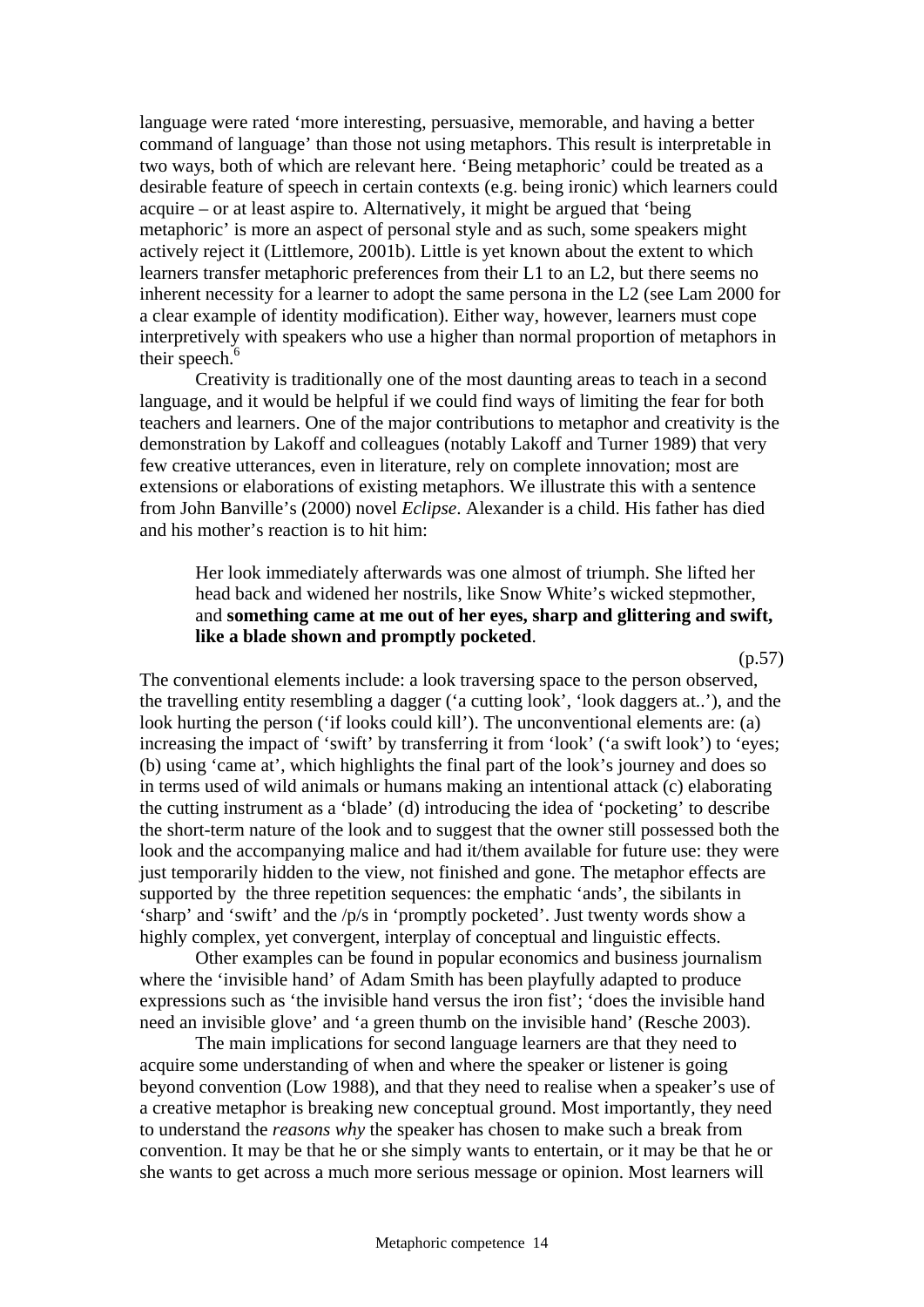need to deal with extensions and elaborations of metaphor from the point of view of coping with reading or listening tasks, but if we are genuinely interested in giving learners power over the L2, then it could be argued that they should be encouraged to play with conventional metaphors as speakers and writers, tailoring their solutions, like John Banville in the extract above, to fit specific contexts or emphasise particular meanings. How far native speakers accept creativity and language play by learners, or simply treat it as error, remains unclear (Boers 2004), but on balance the advantages of playing with the L2 would seem to outweigh the disadvantages.

 The extensive role played by metaphor to perform ideational, manipulative, heuristic and imaginative functions suggests once more that it may be beneficial to help learners *notice* when metaphor is being used in a way that is unfamiliar to them. A related factor is the extent to which language learners *expect* people to use metaphor. As metaphor is often seen by non-linguists as a 'poetic' device, language learners may not expect to hear it used on a regular basis in more prosaic contexts. It may therefore be beneficial at a general level to raise their awareness of the ubiquity of metaphor and to highlight the fact that metaphor is used to perform a wide variety of functions.

#### **3.3 Textual competence**

Textual competence refers to the ability to understand and produce well-organized and cohesive text in both written and spoken contexts. Rhetorical organization refers to the overall conceptual structure of the text, and the effect this has on the reader or listener. Textual competence also refers to the use of language conventions to establish, maintain and terminate conversations.

 We begin by noting the importance of metaphor at the edge of discourse units. Several studies by Drew and Holt (e.g. 1998) have shown in a very clear way that people systematically use figurative language to summarise and close off encounters or to change topics:

| Ten lines of dialogue explaining a procedure: |                                              |  |  |
|-----------------------------------------------|----------------------------------------------|--|--|
|                                               | Hugh Yeah I will do. Yeah. That's great. Mm. |  |  |
| Liz                                           | Uh Yeah. Takes a bit of digesting,           |  |  |
| Hugh                                          | It will do. Yes.                             |  |  |
| Liz                                           | /Still try it/ Hehehe!                       |  |  |
| Hugh                                          | You got it, Hehehe                           |  |  |

In this example, Liz exclaims that the information will 'take a bit of digesting', presumably to indicate to Hugh that it is time to break off and for her to spend some time analysing, summarising and/or evaluating what he has just said. The figurative expression tends to be general, almost clichéd, in nature (one of the few 'natural' environments in modern English for proverbs), and does not continue the argument. As such, the listener interprets the speaker as disengaging from the argument and asking to end/change the topic. Low (1997) found very similar uses of metaphor at or near the boundaries of written text units, with the difference that boundary frames were often far more elaborate and multiply intertwined than in speech and that the various functions (like summarising, evaluating, disengaging) were at times expressed by different metaphors in the vicinity of the boundary, rather than being conflated into one single real-time expression.

 Metaphor is also used to help structure the argument within units of text or talk (Cameron and Low 2004). Koester (2000), for example, found that figurative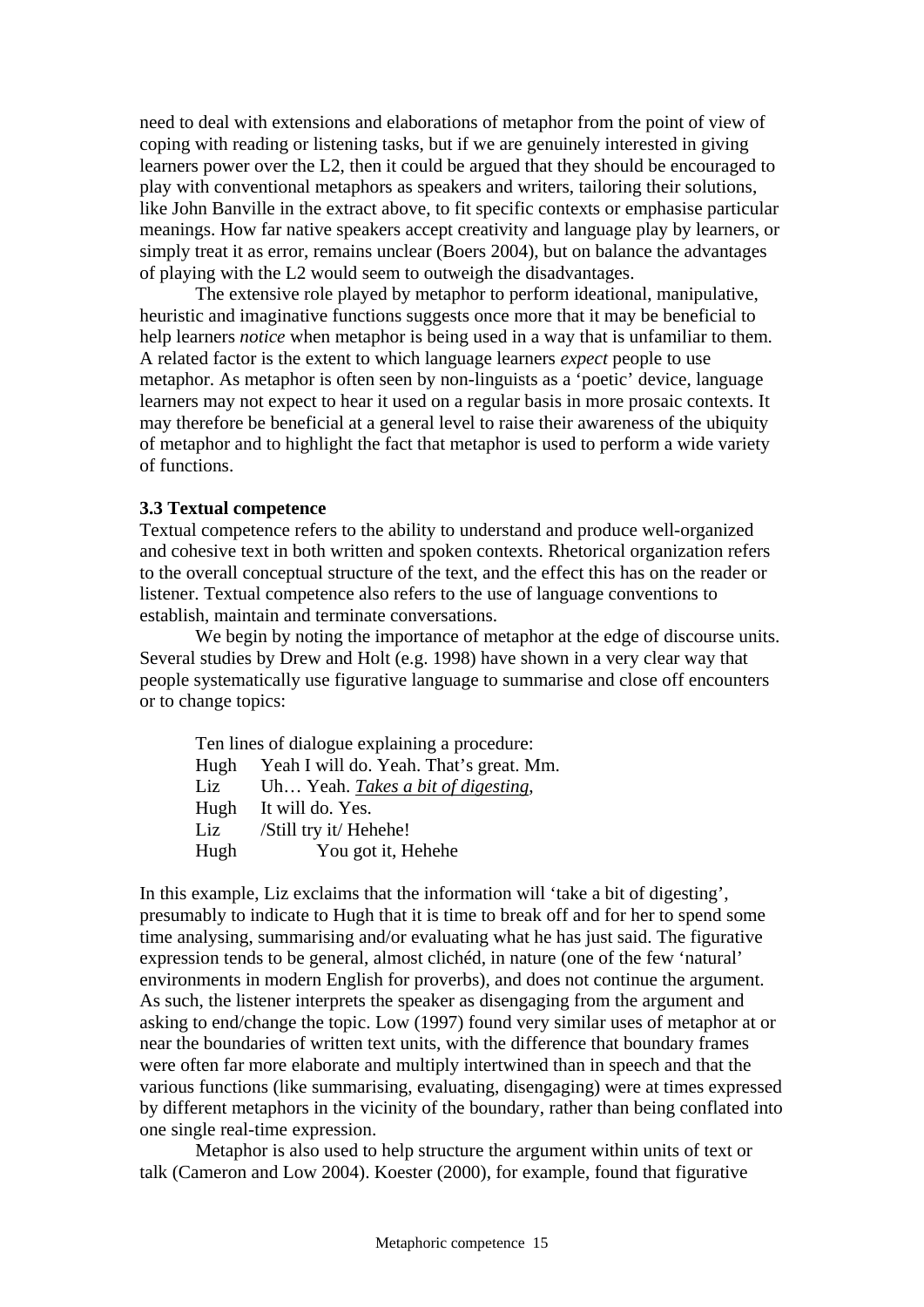language, and particularly metaphor, was consistently used to signal problemsolution-evaluation patterns in conversation: a common feature of argumentative text (Hoey 1983). The high proportion of metaphoric language used to signal problems is, according to Koester, an illustration of the fact that figurative language often involves a reduced risk of evaluation by listeners, by allowing speakers to shelter behind shared values (Moon, 1998). It also allows speakers to discuss emotionally charged subjects whilst avoiding committing themselves (a point also made by Lerman 1983, 1985). This relates to the ability to use figurative language to interpret and control hedges, which appeared in Low's (1988) formulation of metaphoric competence.

#### **3.4 Grammatical competence**

Grammatical competence refers to a language learner's knowledge of, and ability to use the grammatical system of the target language. Of all Bachman's categories, this is the one that we might expect to be least related to metaphoric competence. However, with recent developments in the field of conceptual metaphor and cognitive linguistics, it is clear that large numbers of phenomena that language educators regularly treat as grammatical have a strong metaphoric component, though one often needs to look within the lexical item (of say phrasal verbs) to find it. A number of cognitive linguists (e.g. Langacker 1987) make the stronger claim that most, or even all, grammar reflects cognitive organization, but the examples below do not require such an article of faith. The furthest we go here is to note that, even where a word has undergone considerable grammaticalisation, it can reflect an earlier and more concrete basic sense (Hopper and Traugott 1993; Bybee et al. 1994). To make the case that metaphor is centrally involved in at least some of the grammar that learners need to acquire, we have chosen the areas of demonstratives, prepositions and aspect. We assume that most readers will be familiar with 'grammatical metaphor' (Halliday 1985; Halliday and Kirkwood 1999) in which dynamic processes are metaphorically construed as stable states and frequently manifested as nominalizations and noun phrases. Although it is beyond the scope of this article to offer a lengthy discussion of grammatical metaphor, it does provide us with another example of the role that metaphoric thought can play in clarifying the link between grammar and cognition.

#### *Demonstratives*

The terms 'this' and 'that' in English form part of a minimal closed set, where the two items contrast with each other and sometimes with 'it' or 'the'. The basic literal sense of 'I'm talking to this guy here' is that the listener is an object, which is clearly in existence here and now, of considerable current relevance, highly visible and tangible. On the other hand, 'I'm trying to talk to that guy over there' positions the listener as more distant, less visible (invisible and thus seemingly non-existent, if distant enough) and of considerably less current relevance. The literal meaning of the demonstratives thus appears to relate to an idealised and bounded conversation space (Clark and Clark 1977). Sentences such as the following are not easily explained in terms of this literal sense, however, unless metaphor is invoked.

- (1) After eating: '*That* was really good!'
- (2) Back reference in speaking: 'Let's go out.' 'Yes *that's* a good idea.' Versus back reference in writing. 'He suggested going out. We thought *this* would be a good idea.'
- (3) Oh *that* (awful) woman/man!
- (4) Joke: 'There was *this* Englishman…..'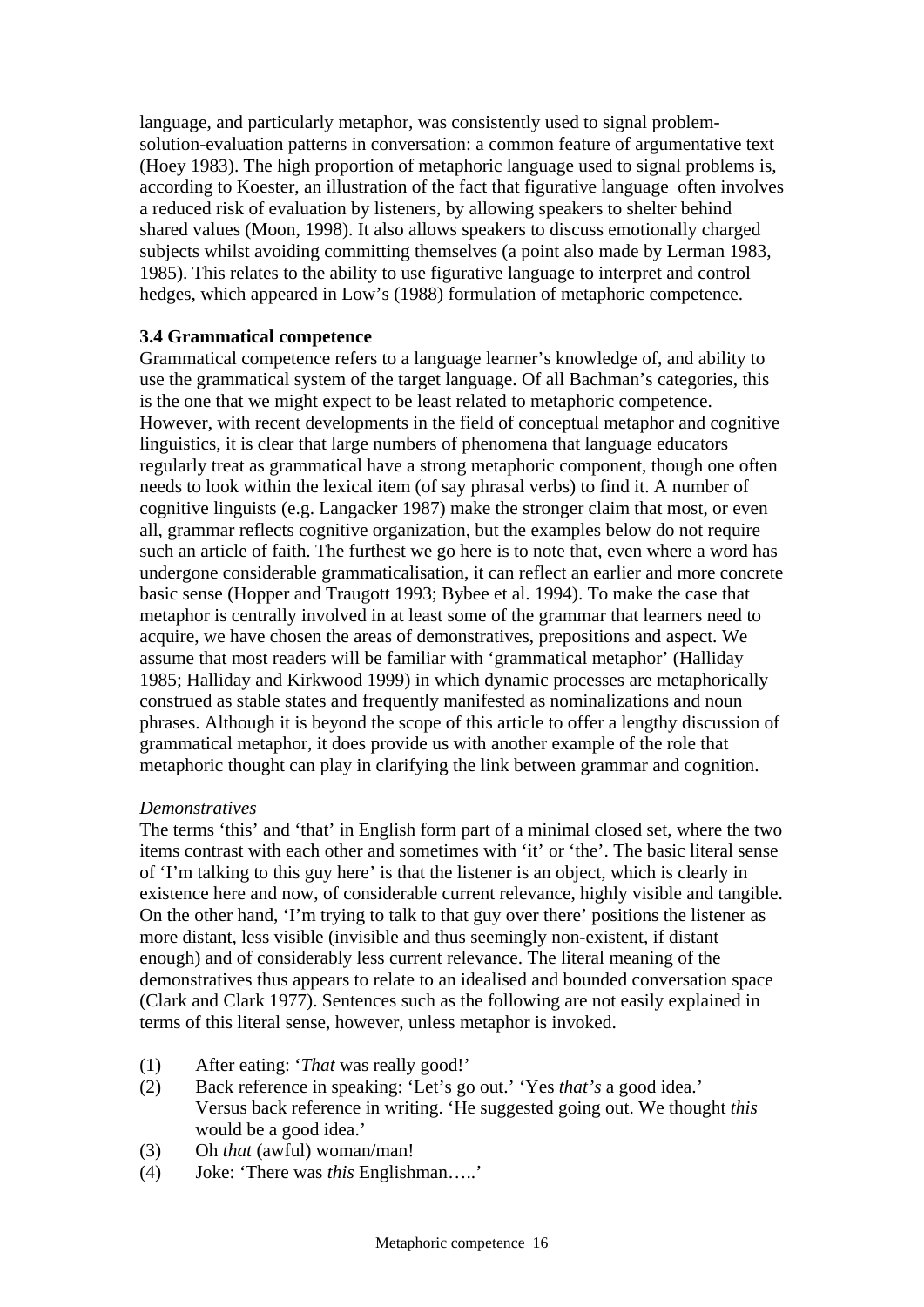- (5) Phone: Is *that* John? No *it's* Peter.
- (6) Noise: Who's *that*?
- (7) Introduction: 'Peter, *this* is John!'

Physical distance is used to flag non-existence ('finished and gone') of food in (1) and speech – as apart from writing  $\overline{\cdot}$  in (2). The complaint and the joke introduction use physical distance to signal psychological rejection in (3), or to force a sense of familiarity on the listener in (4). In the phone response (5) and the cry in the dark (6), there is actual physical distance, but also a strong sense of the unknown, and the psychologically unfamiliar, or threatening. In the social introduction (7), 'this' does indicate familiarity, but it also acts as a performative, to *create* social acceptance (or in effect, social existence within the conversation group).

 In sum, if metaphor is allowed, all seven examples above can be accounted for in a very straightforward manner, as metaphorical distancing from an idealised conversation space. What is more, the mechanisms invoked are, in our experience at least, extremely easy for a teacher to teach, or a learner to comprehend. Metaphor is not only relevant, but its use permits a 'human-sized' account of an otherwise highly abstract or arbitrary system (Low 1992). It is these days a commonplace to note that metaphor frequently involves 'embodiment' (Gibbs 1999, 2003), but the above uses of human bodies and closely associated experience and behaviour does serve to illustrate one sense of embodiment. Given the earlier discussion about metaphoric thinking, it might be felt that native speakers do not 'think' much when choosing or using these terms and that 'thought' is restricted to a teacher offering an explanation to learners. However, it will be noted that variations on (1) to (7) are perfectly possible (e.g. 'There was that Englishman…') and the listener needs to establish fast whether the speaker is indicating an evaluation, or whether the use of the demonstrative alters the illocutionary function of the utterance (e.g. not flagging a joke).

#### *Prepositions*

Prepositions and particles represent a traditional and recurring nightmare for all learners of English. Inasmuch as prepositions generally act as the dependent item in phrases, it is reasonable to treat them (as most EFL coursebooks do) as essentially grammatical phenomena. There has been much research in the last twenty years into the way that the different senses of prepositions are frequently not unrelated, but are rather, orderable, in a straightforward manner, away from one or more prototypical sense. The movement from sense to sense can often be accounted for in terms of simple location/ position extensions, or of application of the same conventional metaphors that underlie much English vocabulary. Thus 'I'll be there inside an hour' involves a unit of time being treated as a ring or a box whose edges are the time concerned – similar to the conversation space in 'This is John' (above). Or again, if the TV is 'on' it is physically active and if you are 'turned on' you are psychologically active, if you are feeling 'off (colour)' you are physically or psychologically not your usual self and possibly 'off work'.

 There is a suggestion, from Boers and Demecheleer's (1998) study involving 'beyond' and 'behind', that teacher accounts of prepositions having extended metaphorical meanings can facilitate L2 learning. Boers and Demecheleer also suggest that, when teaching prepositions, language teachers should not just sequence teaching from the literal to the extended, but could also usefully employ clines in the form of clusters of three or four sentences: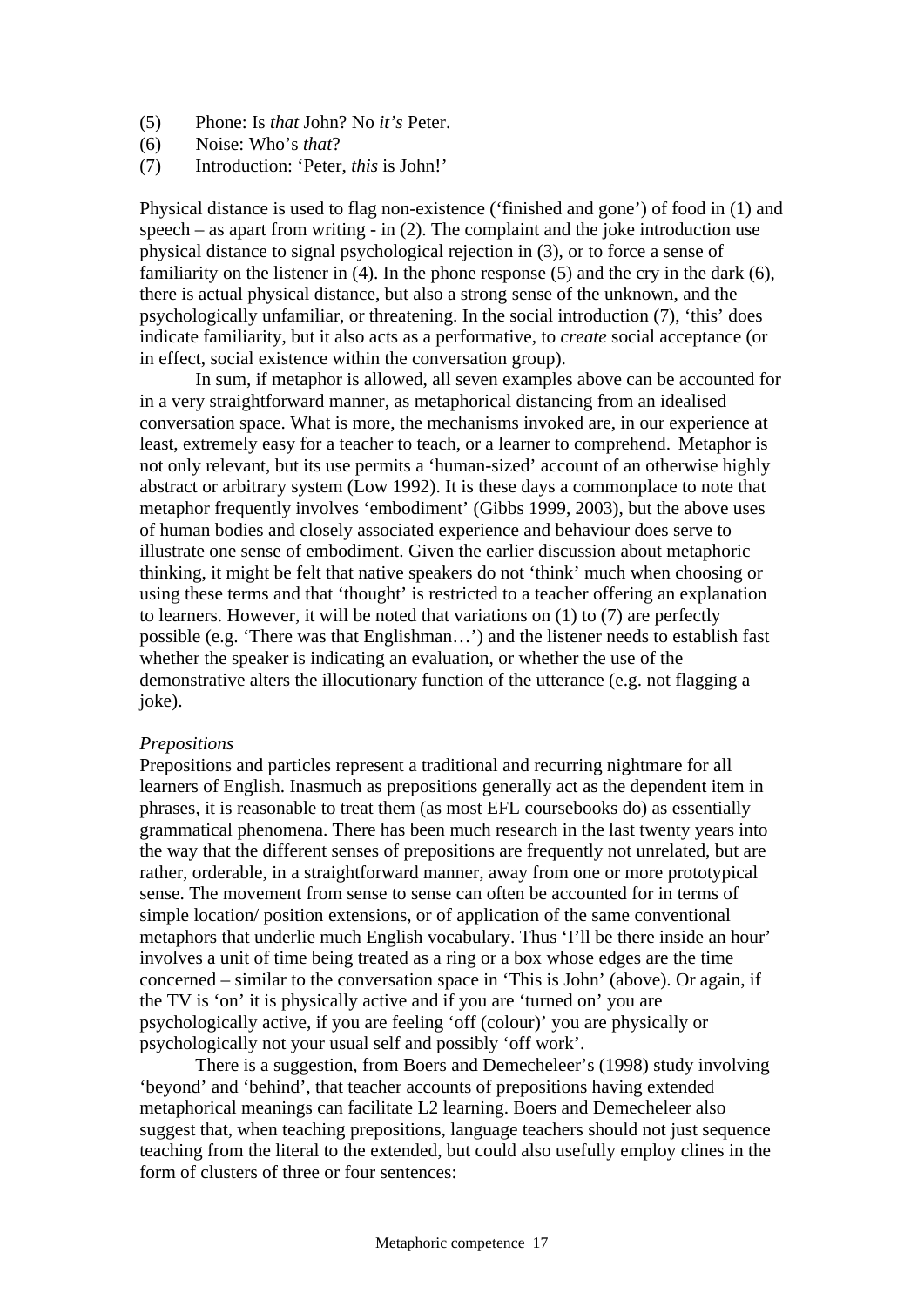- 1. You can't see Snowdon from here, it's over there, *beyond* those hills.
- 2. We cannot buy this house: it's *beyond* our means
- 3. His recent behaviour is *beyond* my understanding
- 4. The use of English prepositions is *beyond* me.

It remains controversial how far researchers or indeed teachers wish to accept the conceptual position that 'in five minutes' or 'on time' are metaphoric (Goatly 1997; Hunston, personal communication), but it is hard to explain 'inside an hour' or 'off work' any other way. The Boers and Demecheleer study suggested that actively thinking about prepositions as metaphoric facilitated short-term learning for some university-level students, at least. Whether younger or less proficient learners would find the notions more problematic remains unclear.

#### *Tense / aspect*

All learners of English need to understand and use 'will do' and 'going to do'. However, the two can be extremely hard to differentiate, and, to this end, we suggest that metaphorical senses are worth establishing,

 Firstly, we note that the original, and still the basic (although not the most frequent), meaning of 'I am going to York' is that I am 'on a path towards York'. In the case of future aspect, the future is metaphorically an entity and I am moving towards it. Secondly, we may note that 'will' has several senses, starting historically with 'desire' and extending metaphorically through 'willingness' and 'expectation', to its most recent meaning of 'instruction' (Tyler and Evans, 2001, see also Palmer 1986). This simple distinction allows us to account for the otherwise hard to explain difference between:

*(1) If we invest in this project, we'll lose all our money.* 

*(2) If we invest in this project, we're going to lose all our money.* 

The phrase 'we're going to lose all our money' can be treated as positioning us metaphorically on a path that currently exists, on a trajectory towards bankruptcy. The implication is that the metaphorical 'downward path' is already happening – or at least the future signs are already visible. The 'will' in 'we'll lose all our money' involves no such positioning, however. It simply involves an expectation, or prediction, that bankruptcy will definitely occur. The implication is therefore that the speaker in 'we're going to' is somehow more emotional committed, or involved in the outcome. The speaker in 'we will' is being more clinically objective.

 In section 3.4 we have shown that metaphor is involved in a range of grammatical phenomena which learners of English need to be able to understand and use. We have also tried to suggest that the explicit use of metaphor by teachers can offer simple, comprehensible 'human-sized' accounts in place of arbitrary or complex theoretical grammatical ones. Moreover, since grammar is rarely a topic of great interest to learners, explicit appeal to metaphor might also serve to motivate and engage them more than at present. Some language educators have gone even further; Holme (2001, 2003) for example has attempted to use the underlying schemata of journeys and spaces to help learners arrive at tense/aspect markers through direct bodily experience. Embodiment thus becomes the driving and triggering force for learning grammar, as well as passively accounting for it. The pedagogical possibilities are intriguing, and there is evidence from Lindstromberg and Boers (2005) that Total Physical Response techniques can facilitate the learning of verbs of movement, but what is now needed is solid research evidence that experiential instruction can aid the learning of grammar.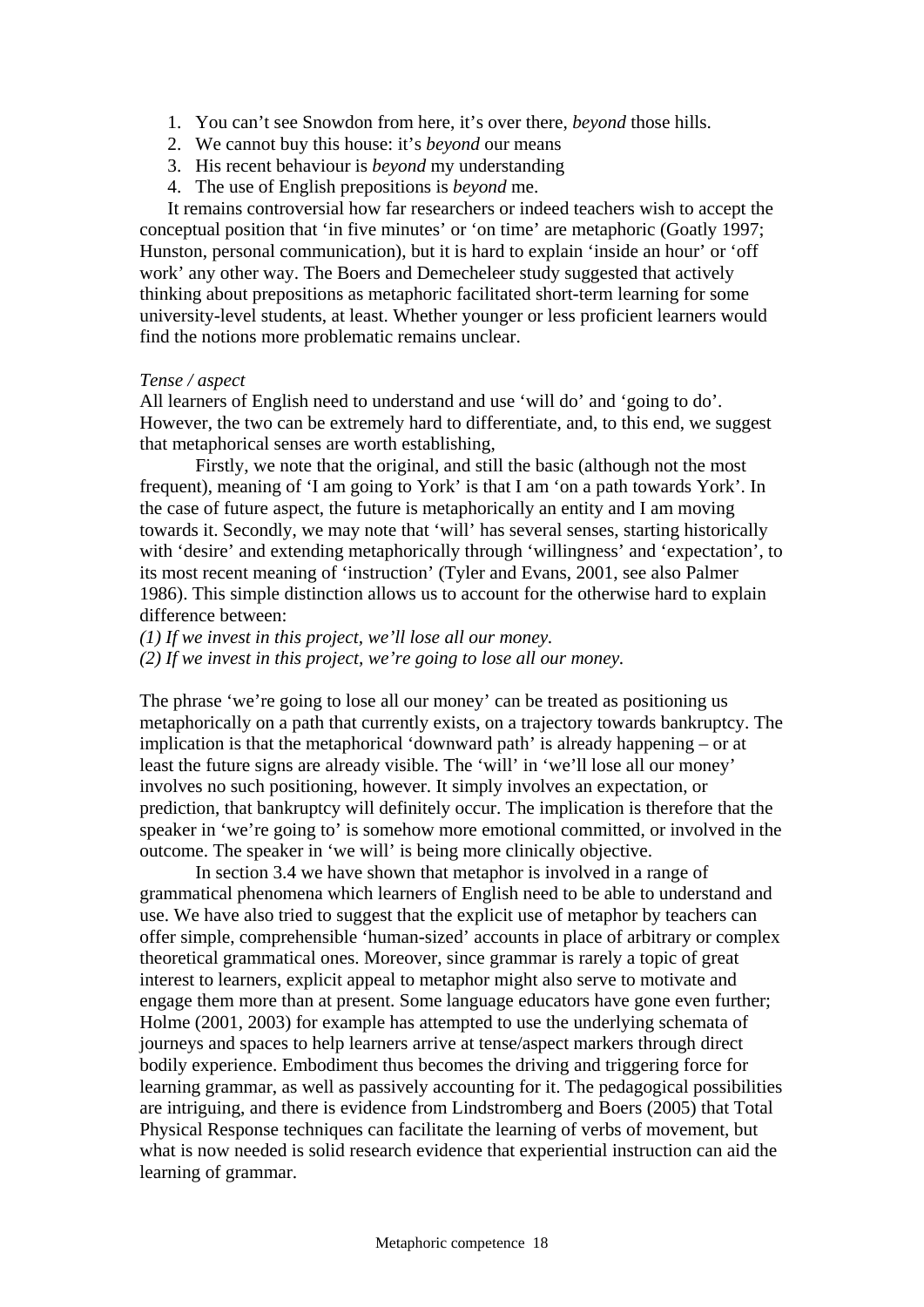#### **3.5 Strategic competence**

The second major dimension of the Bachman model and the final area where metaphoric thinking may play a role is 'Strategic competence'. Recent reformulations of the Bachman model have isolated a series of five very general, non-linguistic skills, such as evaluating (a situation, task, or response), deciding whether to respond, planning what would be needed to achieve an adequate response and organizing the 'elements of language knowledge' to do it. The last skill was added by Douglas (2000), though how far it can be said to be non-linguistic is somewhat arguable. Concepts such as 'evaluating' and 'planning' are too general for a meaningful discussion about how language users handle metaphor to achieve their intentions, so we will focus instead on the earlier formulation, in terms of 'communication strategies'.

 There are two principal approaches to looking at strategic competence in terms of communication strategies: the 'psycholinguistic' approach and the 'interactional' approach. Proponents of the psycholinguistic approach tend to define strategic competence as speakers' ability to use strategies to compensate for gaps in their knowledge of the target language, in order, for example, to keep a conversation going (see, for example Poulisse 1990). These strategies are generally referred to as 'compensation strategies' (Tarone 1983: 62). Proponents of the interactive approach, on the other hand, focus more on the ability of two interlocutors to manipulate the conversation and to negotiate shared meaning (see, for example, McNamara 1995). We would argue strongly that metaphoric thinking has an important role in both compensatory and interactional aspects of strategic competence.

#### *Compensation strategies*

Compensation strategies include circumlocution, paraphrase, word coinage and transfer from the L1, and of these, word coinage and paraphrase are often metaphorical in nature.

 The strategy of *word coinage* involves making up new words or expressions to get one's meaning across. In order to do this, speakers often use or adapt words that are available to them in original or innovative ways in order to express the concepts they want. This process often relies on metaphorical thought, as it involves the ability to stretch the conventional boundaries of word meaning. The use of metaphorical thought to fill lexical gaps created by the emergence of new semantic fields has been central to change and development in language. For example, recent attempts to introduce private sector thinking into the British public sector have given us 'ringfenced budgets', 'beacon authorities', 'joined-up Government', and 'one-stop shops'. Another example is the plethora of metaphoric terms describing aspects of computing. Indeed Dirven (1985) contends that metaphorical processes account for the majority of meaning extensions of lexical items.

 The tendency of native speakers to extend the meaning of words to describe concepts for which they lack the appropriate vocabulary has been well documented (Clark 1981,1982). Clark cites cases where children have used words such as 'sleeper' for 'bed', 'darking' for 'colouring in' and so on (Clark 1981). She maintains that lexical extension by means of metaphor is one of the main strategies used by young children to learn their native language (ibid.). Children are thought to use two mechanisms for creating new words: *combining morphemes* and *changing word meaning* (Elbers 1988). It has already been established that the changing of word meaning is a metaphoric process, but Elbers argues that the process of combining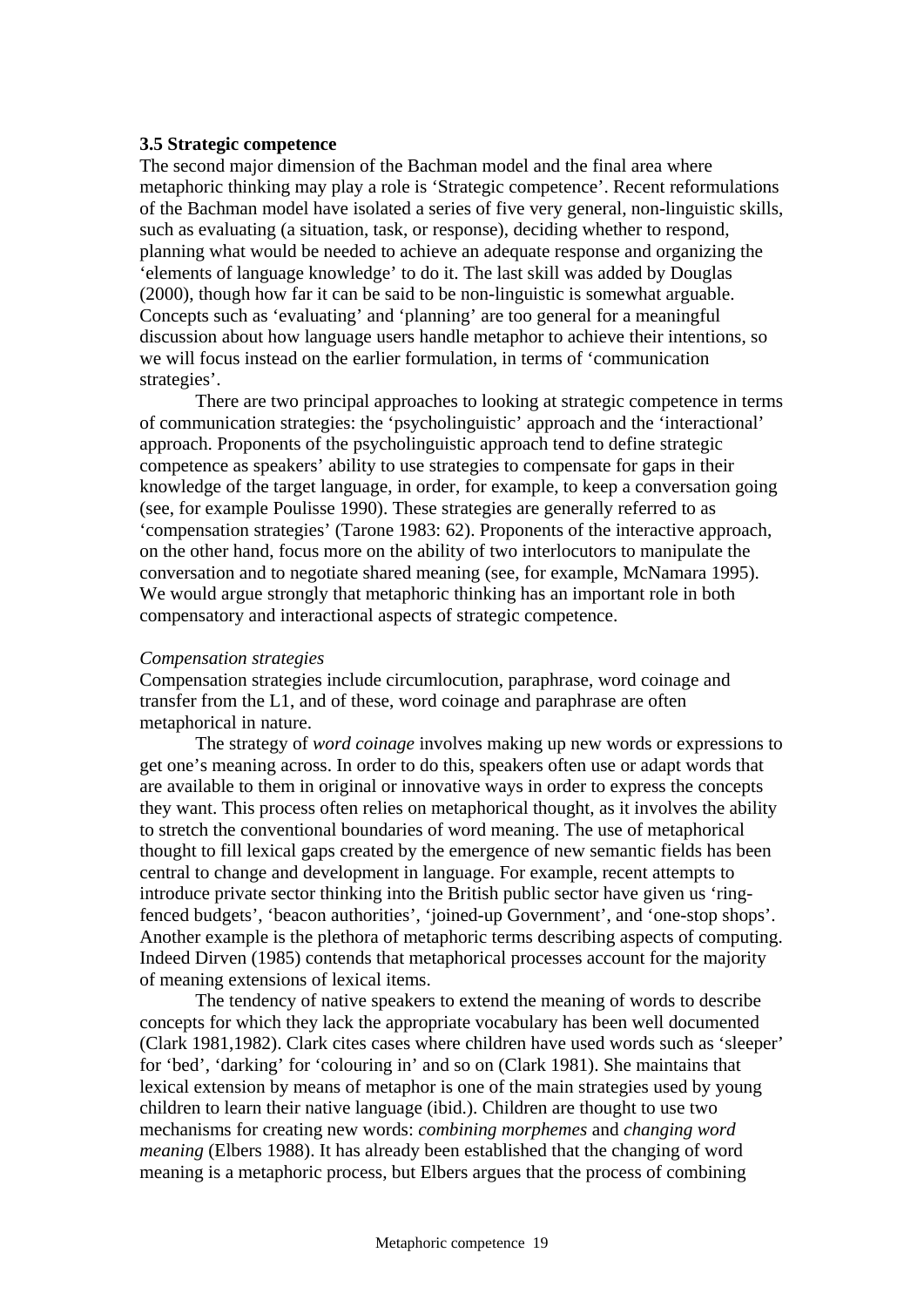morphemes is also metaphoric in nature. She cites as evidence word coinages such as 'moon-nuts' (for 'cashew nuts') and 'car-milk' (for 'petrol').

 In many ways, the lexical innovations that are made by children in their L1 are similar to the word coinage strategies used by second language learners when faced with gaps in their knowledge of the L2. Tarone's (1978) example of an L2 wordcoinage strategy where the word 'airball' was used to approximate the word 'balloon' is exactly the kind of utterance that one might expect of a child learning his/her L1. This strategy is said to occur "when learners stretch the semantic dimension of the vocabulary that they already possess" (Kumaravadivelu 1988:311).

 Research by Kellerman (1977, 1983, 1995) has shown that there are constraints on transfer (or 'cross-linguistic influence') strategies from the L1; there is a higher chance of adapting an L1 phrase if the two languages are perceived by the learner as typologically close, but a lower chance if it is perceived as being specific to the L1 culture, or just generally 'opaque' (see also Littlemore, 2003b).

 The second communication strategy, *paraphrase* (of an existing or known term), often involves metaphoric comparison. For example, when asked to convey the target item 'peacock', a university student said that "it has spots on its wings that are like eyes" (Littlemore 2001c). Other examples included "a pipe for elves to smoke" (target item = acorn), "chewing gum" (target item = slug), "like a lit candle" (target item  $=$  squid), and "like a helicopter" (target item  $=$  dragonfly).

 As long as students are able to signal their use of such expressions appropriately, their use should increase both their fluency and their overall communicative effectiveness, enabling them to use their language resources in order to express a wider variety of concepts.

#### *Interactional strategies*

An interactional strategy, in a very broad sense, is a way of shaping spoken or written text so that it realizes the purposes of the speaker (or writer). This may simply be an attempt to keep a conversation going in a certain way, as in the use of figurative expressions to negotiate a change of topic (Drew and Holt 1998), or it can be the use of complex metaphoric boundary frames in written texts. One framing strategy noted in Low (1997, 1999b) and Cameron and Low (2004) for written journalistic articles consists of starting a text with a metaphor that relates to the topic of the article, but finishing it with a different metaphor: one based on the title and with a degree of animacy or humanity. A good example of this comes from a short technology article in *The Economist*, which starts with two related food metaphors and ends with a squid one*:*

#### *What the SQUID did*

¦

Think of a freezing cold sandwich with the thinnest of fillings. It is not an appetising thought; but understand it and you know, more or less, how a superconducting quantum interference device (SQUID) works.

Cheap, small SQUID magnetometers may yet come swimming out of the laboratories.

Source: *The Economist* June 11 1988: 129 (Cited in Farrell 1988)

In order to position readers of an explanatory text, metaphor is frequently used in combination with other devices, such as referring to people and their actions, giving direct quotes, making jokes, or being ironic. The reader is made to feel that, despite a lack of expertise, he or she can deal with the topic. Interestingly, writers may alter the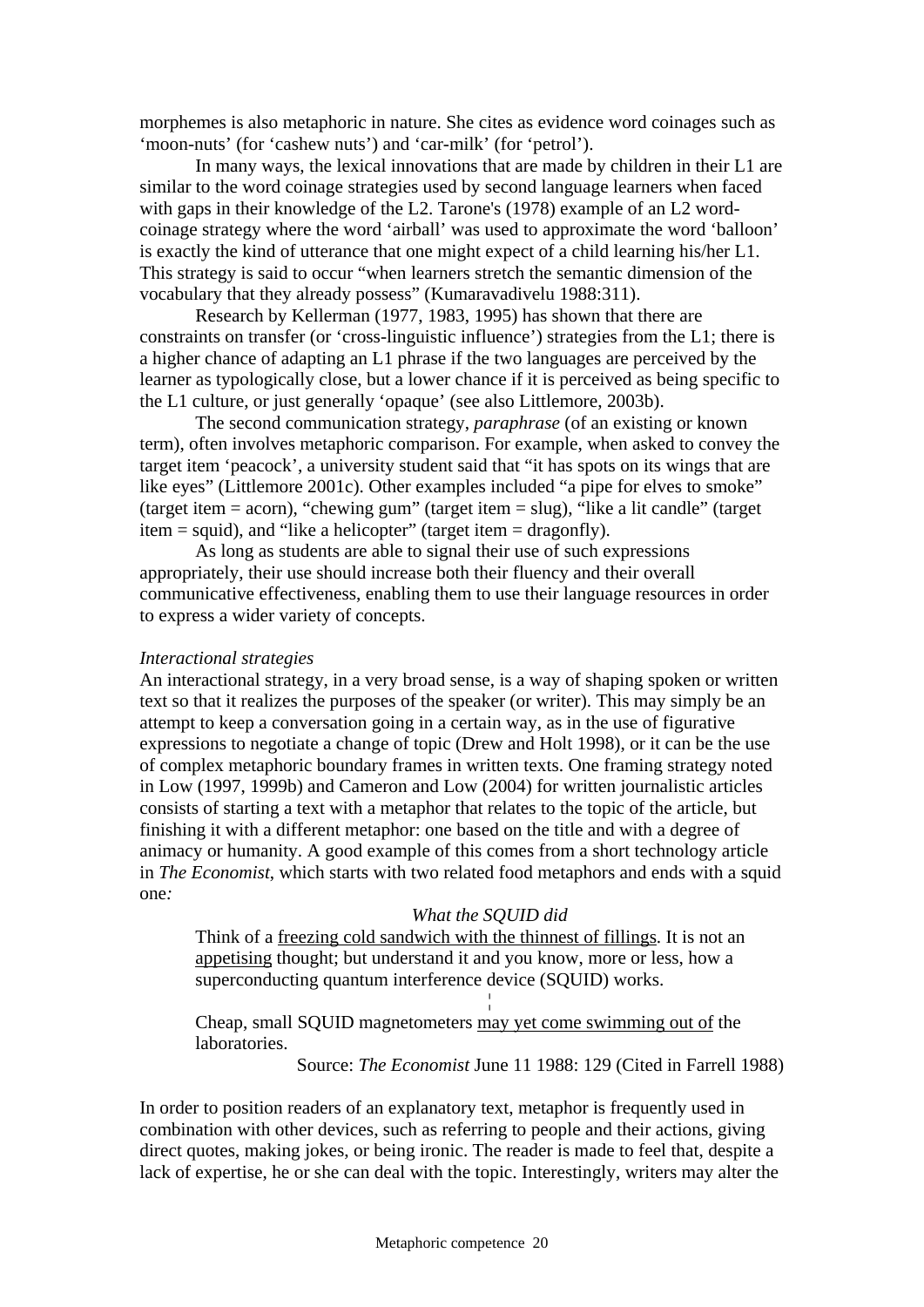positioning of the reader as the text progresses (van Langenhove and Harré, 1999). In the SQUID article (above) outlining recent research in electronics and the Josephson sandwich, the author begins by discussing edible sandwiches, their appetising nature and their fillings. This is done in combination with interactive devices like imperatives ('Think of') and direct address to the reader ('you know'). However, as the reader starts to understand the topic, 'sandwich' is demetaphorised at several points, notably by manipulating collocations away from edible concepts and by removing the direct appeals to the reader. The result is that 'sandwich' is used as a neutral technical term.

Metaphor has also been observed as a strategic tool in specialist discourse. Cameron, in her (2002, 2003) discussion of the primary teacher talking about volcanic lava (see 'sticky treacle' example above) noted how the teacher took care to introduce the basic sense of the argument about lava to the children *before* the metaphoric expressions were used and to use two metaphors which came at the topic from slightly different angles, but which together focused attention on central aspects of what was being taught (unlike a science book Cameron also examined). The teacher systematically used metaphor as one part of a method of presenting explanations in classrooms which was tailored to the audience.

 Strategic competence would not appear to be functionally isolated from the other competences. For example, in both *The Economist* and *The New Scientist* texts the author is not just interacting with the readers, but is evaluating something and trying to convince the readers to adopt a particular view of themselves or the content. Strategic interactive functions are thus closely entwined with the evaluative and manipulative functions of Bachman's illocutionary competence (sec 3.2). Moreover, the need for readers to come to terms with the framing, or edge effects, in *The Economist* text illustrates a further connection between interactional strategic competence and Bachman's textual competence (sec. 3.3). We conclude that, ultimately, a surprisingly large amount of metaphorical language is used with various types of strategic aim in both spoken and written text.

#### **4. CONCLUDING COMMENTS**

In his 1988 article, Low attempted to set out a series of skills that learners needed to master if they were to attain real skill with a second or foreign language. This was described as 'metaphoric competence'. While such a portrayal was of interest to metaphor scholars, it failed to connect with the broader frameworks of skill and ability standardly used by language teachers, testers and researchers. In the present article, we have tried to expand the 1988 paper and show how metaphoric language and thought play a significant, indeed key, role in all the areas of competence noted in the Bachman model, namely sociolinguistic, illocutionary, textual, and grammatical competence (or knowledge) and strategic competence. We have moreover done so using examples both of learners acquiring and using a second language and of native speakers 'setting up', intentionally or not, the communicative obstacles that learners need to overcome. Our evidence has also highlighted a number of ways in which learners can control, or fine tune, their responses to the situation and to their own personalities; control over metaphor thus represents an important way in which learners can develop a 'voice' in the second language.

 As much recent second-language oriented research into metaphor has emphasised vocabulary (knowledge and skills in the experiments by Boers and colleagues, cognitive linguistic relationships in Pütz, Niemeier and Dirven (2001) and Achard and Niemeier (2004), and intercultural differences in Charteris-Black (2002),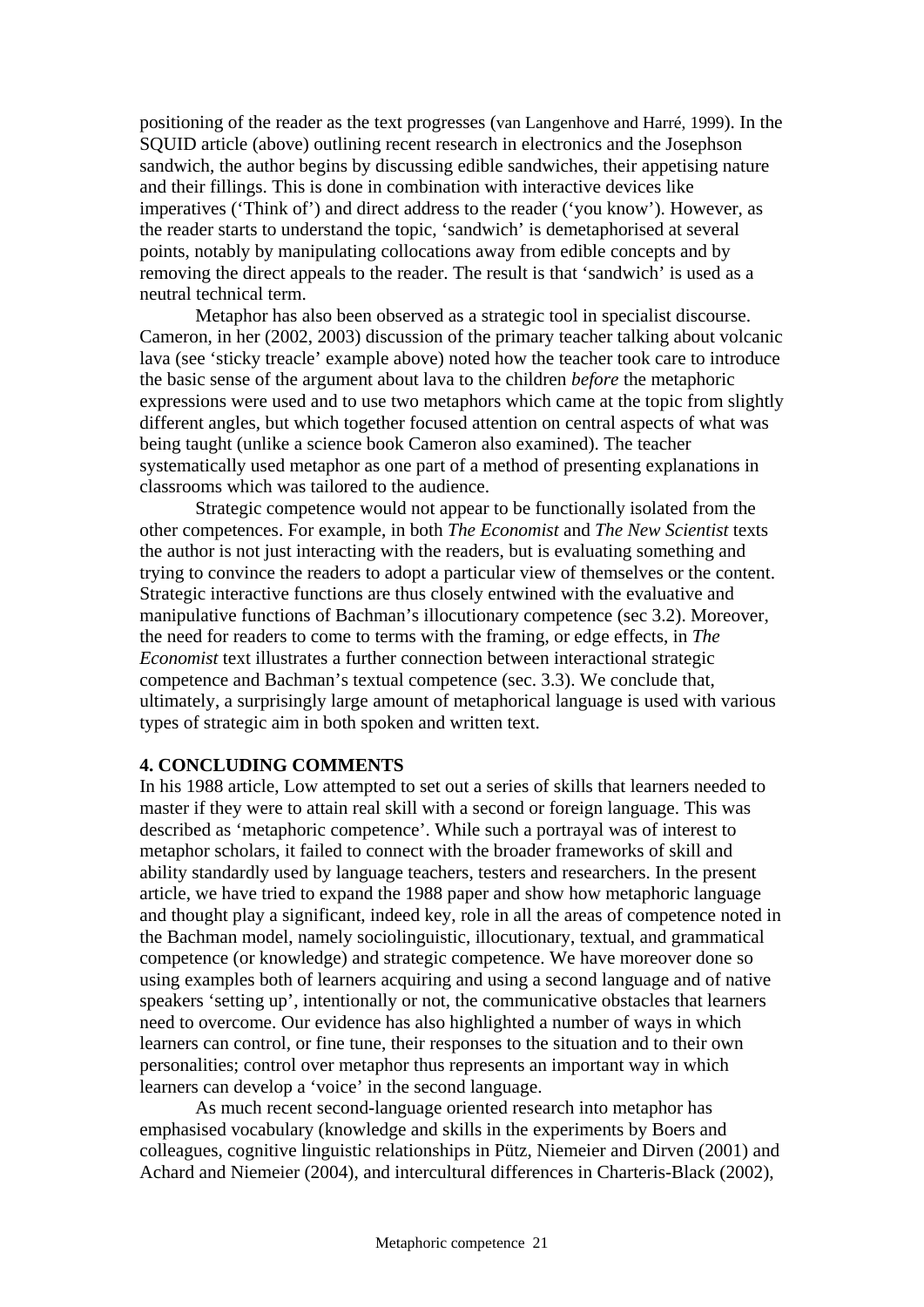Kövecses (2003) and Deignan (2003)), we would propose that future research looks particularly at the more neglected discourse-related areas of illocutionary and strategic competence; learning about words is not the same as learning to use them or deciding whether one is being manipulated, and control over metaphor is one of the essential tools for empowering learners to cope successfully with native speakers.

## **NOTES**

- 1 Contrary to standard practice, we use the labels 'source' and 'target' here for both linguistic and conceptual metaphors, with the proviso they represent words in the first case and inferred underlying concepts in the second. This is purely to aid readability. For the same reasons, we talk of 'domains' in both cases, meaning 'semantic field' for linguistic metaphors and 'conceptual (e.g. schema-based) links' for conceptual metaphors. The reader is referred to the discussion in Heywood et al. (2002), Semino (2005) and Heywood and Semino (2005) on problems with domains in metaphor identification.
- 2 'ne pas avoir les yeux dans sa poche' (= to be observant); 'avoir l'œil américain' (= to have a quick eye) 'un oeil-de-perdrix' (=a corn or callous).
- 3 The taxonomy of language knowledge proposed by Grabe and Kaplan (1996: 220- 1) does, in fact, include 'Tropes and figures of expression' and 'Metaphors/similes' under 'Syntactic/structural knowledge', but their exclusion from 'Basic syntactic patterns' and 'Preferred formal writing structures' would seem to suggest that they are not intended to impinge much on grammatical ability below clause level.
- 4 There are other linguistic expressions in Chinese that *would* imply an underlying metaphor (or metonymy) of POWER IS HAVING STRONG HANDS, but a very informal poll of Chinese graduate students by one of us suggested that some at least (including the writer of the essay when interviewed) perceived this expression differently, retaining its folktale / religious overtones.
- 5 Lakoff (1996) makes much the same point in his extensive treatment of American conservative political language and reasoning.
- 6 The texts of spoken and written discourse examined by the Pragglejaz group, and using identification by multiple raters, have tended to show an average metaphor rate of about 10%-15%. Several of the results are accessible on http://mies.let.vu.nl/workbench/english/resource/pragglejaz.html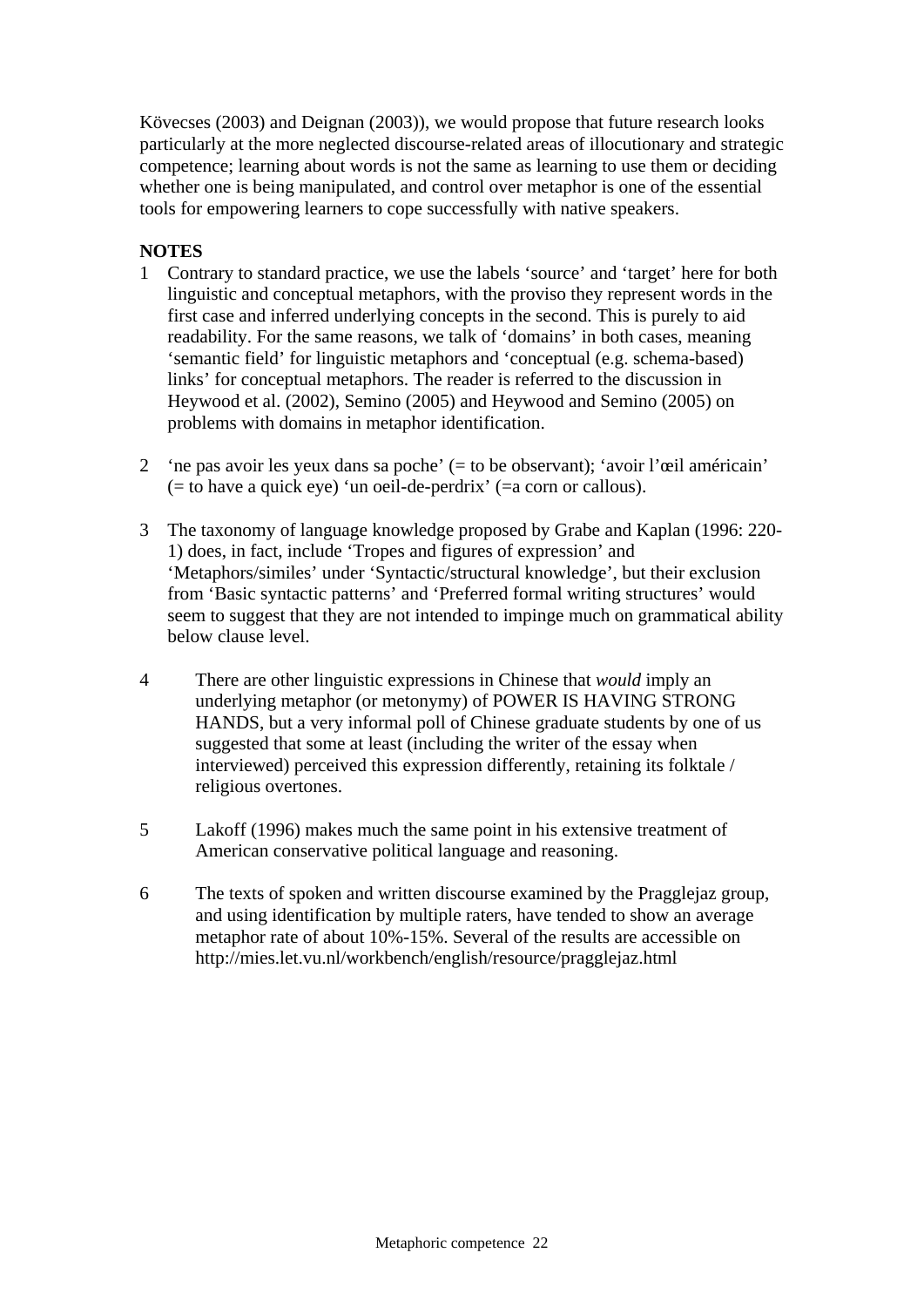#### **REFERENCES**

**Achard, M.** and **S. Niemeier** (eds.) 2004. *Cognitive Linguistics, Second Language Acquisition, and Foreign Language Teaching*. Berlin: Mouton de Gruyter.

**Alexander, R.G.** 1983. *Metaphors, Connotations, Allusions: Thoughts on the language-culture connexion in learning English as a Foreign Language.* LAUT Working Papers, Series B, No. 91. Trier: LAUT.

**Bachman, L. F.** 1990. *Fundamental Considerations in Language Testing.* Oxford: Oxford University Press.

**Bachman, L. F.** and **A. S. Palmer.** 1996*. Language Testing in Practice*. Oxford: Oxford University Press.

**Banville, J.** 2000. *Eclipse*. London: Picador.

**Benson, P.** 2001. *Teaching and Researching Autonomy in Language Learning*. Harlow: Longman.

**Biber, D., S. Johansson, G. Leech, S. Conrad** and **E. Finegan.** 1999. *Longman Grammar of Spoken and Written English*. London: Longman.

**Boers, F.** 2000. 'Metaphor awareness and vocabulary retention.' *Applied Linguistics* 21/4: 553-571.

**Boers, F.** (2004) Expanding learners' vocabulary through metaphor awareness: What expansion, what learners, what vocabulary?' in M. **Achard** and **S. Niemeier.** (Eds.) *Cognitive Linguistics, Second Language Acquisition, and Foreign Language Teaching.* Berlin: Mouton de Gruyter*,* pp. 211-232.

**Boers, F.** and **M. Demecheleer.** 1998. 'A cognitive semantic approach to teaching prepositions.' *English Language Teaching Journal* 52/3: 197-203.

**Bybee, J., R. Perkins** and **W. Pagliuca.** 1994. *The Evolution of Grammar: Tense, Aspect and Modality in the Languages of the World*. Chicago: University of Chicago Press.

**Cameron, L.** 1999. 'Identifying and describing metaphor in spoken discourse data' in Cameron, L. and Low, G. D. (eds): *Researching and Applying Metaphor*. Cambridge: Cambridge University Press, pp. 105-132.

**Cameron, L.** 2002. 'Metaphors in the learning of science: a discourse focus.' *British Educational Research Journal* 28/5: 673-688.

**Cameron, L.** 2003. *Metaphor in Educational Discourse*. London: Continuum.

**Cameron, L.** and **G. D. Low.** 2004. 'Figurative variation in episodes of educational talk and text.' *European Journal of English Studies 8/*3: 355-373.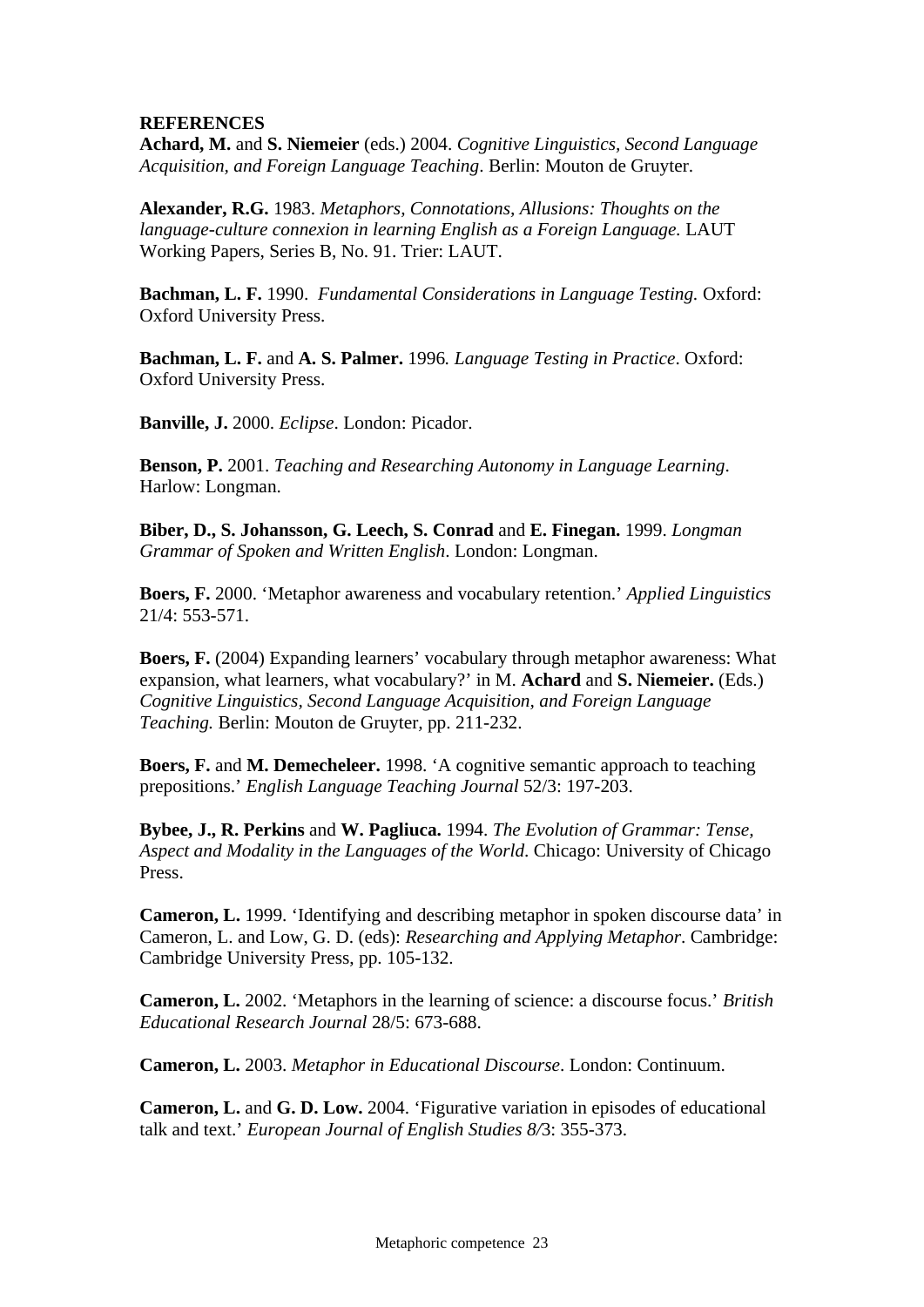**Canale, M.** 1983. 'From communicative competence to communicative language teaching pedagogy' in J.C. Richards and R.W. Schmidt (eds.): *Language and Communication.* London: Longman: 2-27.

**Canale, M.** and **M. Swain.** 1980. 'Theoretical bases of communicative approaches to second language teaching and testing.' *Applied Linguistics* 1/1: 1-47.

**Charteris-Black, J.** (2002). 'Second language figurative proficiency: a comparative study of Malay and English'. *Applied Linguistics* 23/1: 104-133.

**Clark, E. V.** 1981. 'Lexical innovations: how children learn to create new words' in W. Deutsch (ed.): *The Child's Construction of Language*. London: Academic Press, pp. 299-328.

**Clark, E. V.** 1982. 'The young word maker: a case study of innovation in the child's lexicon' in E. Wanner and L.R. Gleitman (eds.): *Language Acquisition: State of the Art.* Cambridge: Cambridge University Press, pp. 390-428.

**Clark, H.** and **E. Clark.** 1977. *Psychology and Language: An Introduction to Psycholinguistics*. New York: Harcourt Brace Jovanovich.

**Cohen, A.D.** 1998. *Strategies in Learning and Using a Second Language*. London: Longman.

**Deignan, A.** 2003. 'Metaphorical expressions and culture: An indirect link.' *Metaphor and Symbol* 18/4: 255-272.

**Dirven, R.** 1985. ' Metaphor as A basic means for extending the lexicon' in W. Paprotte and R. Dirven (eds.): *The Ubiquity of Metaphor*. Amsterdam: John Benjamins, pp. 85-119.

**Douglas, D.** 2000. *Assessing English for Specific Purposes*. Cambridge: Cambridge University Press.

**Draaisma, D.** 2000. *Metaphors of Memory: A History of Ideas about the Mind.* Cambridge: Cambridge University Press.

**Drew, P.** and **E. Holt.** 1998. 'Figures in speech: the role of figurative expressions in topic transition in conversation.' *Language in Society* 27: 495-523.

**Elbers, L.** 1988. 'New names from old words: related aspects of children's metaphors and word compounds.' *Journal of Child Language* 15: 591-617.

**Farrell, D.** 1988. *An Investigation into the Occurrence of Metaphor in Specialized texts and its importance for the ESP Teacher*. Aston University, MSc dissertation.

**Fauconnier, G.** and **M. Turner.** 2002. *The Way We Think: Conceptual Blending and the Mind's Hidden Complexities*. New York: Basic Books.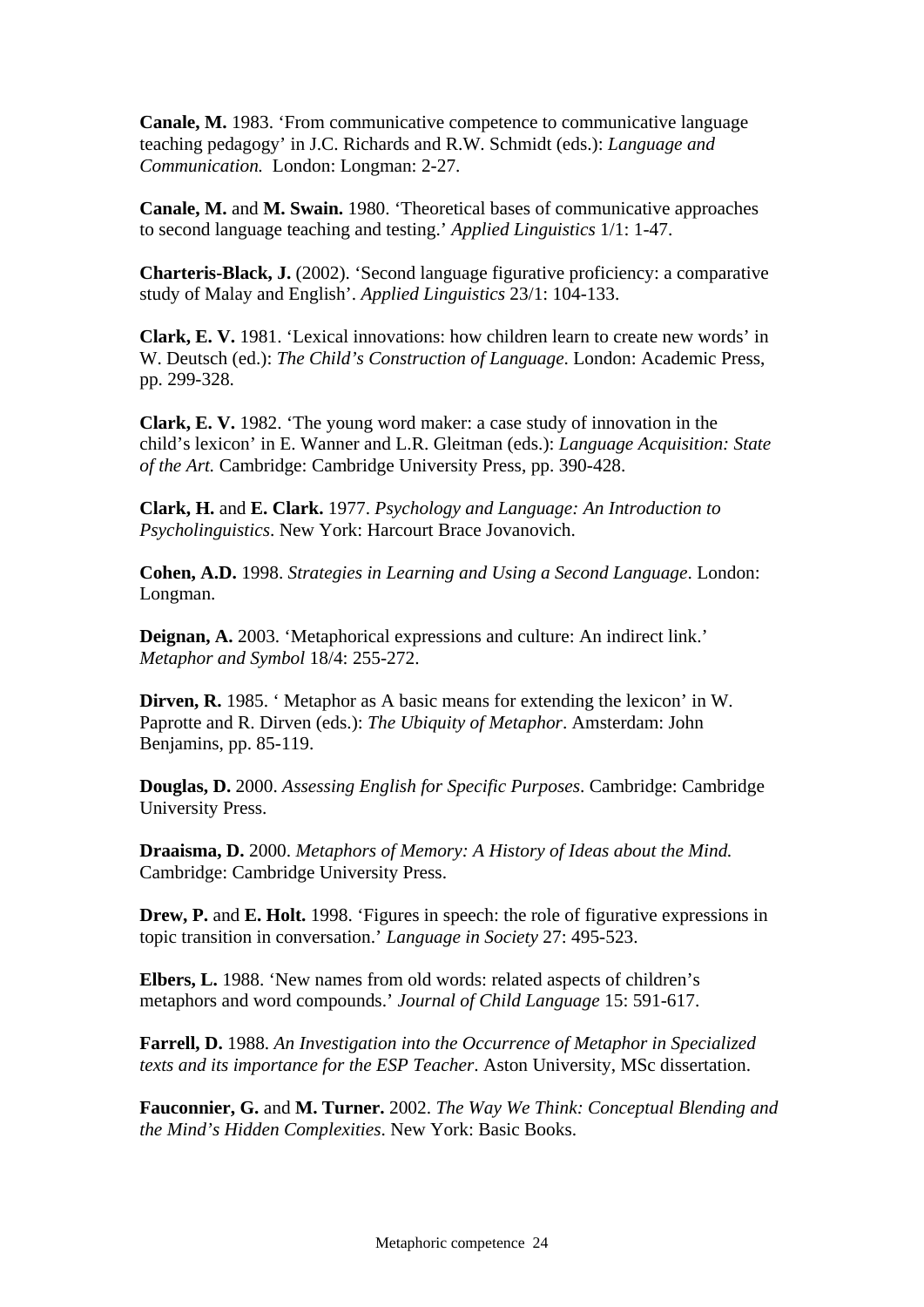**Gibbs, R.W.** 1994. *The Poetics of Mind: Figurative Thought, Language and Understanding.* New York: Cambridge University Press.

**Gibbs, R.W.** 1999. 'Researching metaphor' in L. Cameron and G.D. Low (eds): *Researching and Applying Metaphor*. Cambridge: Cambridge University Press, pp. 29-47.

**Gibbs, R.W.** 2003. 'Embodied experience and linguistic meaning.' *Brain and Language* 84: 1-15.

**Giora, R.** 2003. *On our Mind*. Oxford: Oxford University Press.

**Goatly, A**. 1997. *The Language of Metaphors*. London: Routledge.

**Grabe, W.** and **R. Kaplan.** 1996. *Theory and Practice of Writing*. New York, NY: Longman.

**Grady, J.** 1997. *Foundations of Meaning: Primary Metaphors and Primary Scenes.* Unpublished PhD Dissertation, University of California, Berkeley.

**Halliday, M.A.K.** 1985. *An Introduction to Functional Grammar*. London: Arnold.

**Halliday, M. A. K.** and **M.A. Kirkwood.** 1999. *Construing Experience Through Meaning: A Language-based Approach to Cognition*. London: Cassell.

**Heywood, J., E. Semino** and **M. Short.** 2002. 'Linguistic metaphor identification in two extracts from novels.' *Language and Literature 11: 35-54.* 

**Heywood, J.** and **Semino, E.** 2005. 'Source 'scenes' and source 'domains': insights from a corpus-based study of metaphors for communication' in A. Wallington, J. Barnden, S. Glasbey, M. Lee and L. Zhang (eds): *Proceedings of the Third Interdisciplinary Workshop on Corpus-Based Approaches to Figurative Language.* Birmingham: school of Computer Science, University of Birmingham, pp. 12-19.

**Hoey, M.** 1983. *On the Surface of Discourse*. London: Allen and Unwin.

**Holme, R.** 2001. 'Metaphor, language, learning, and affect.' *Humanising Language Teaching* 3/6. Online journal: http://www.hltmag.co.uk/nov01/mart2.htm

**Holme, R**. 2003 *Mind, Metaphor and Language Teaching*. London: Palgrave MacMillan.

**Hopper, P.** and **E. Traugott.** 1993. *Grammaticalization*. Cambridge: Cambridge University Press.

**Hymes, D.** 1971. *On Communicative Competence*. Philadelphia, PA: University of Pennsylvania Press.

**Kecskes, I.** 2001. The 'Graded Salience Hypothesis' in second language acquisition. In M. Pütz, S. Niemeier and R. Dirven (eds): *Applied Cognitive Linguistics I: Theory*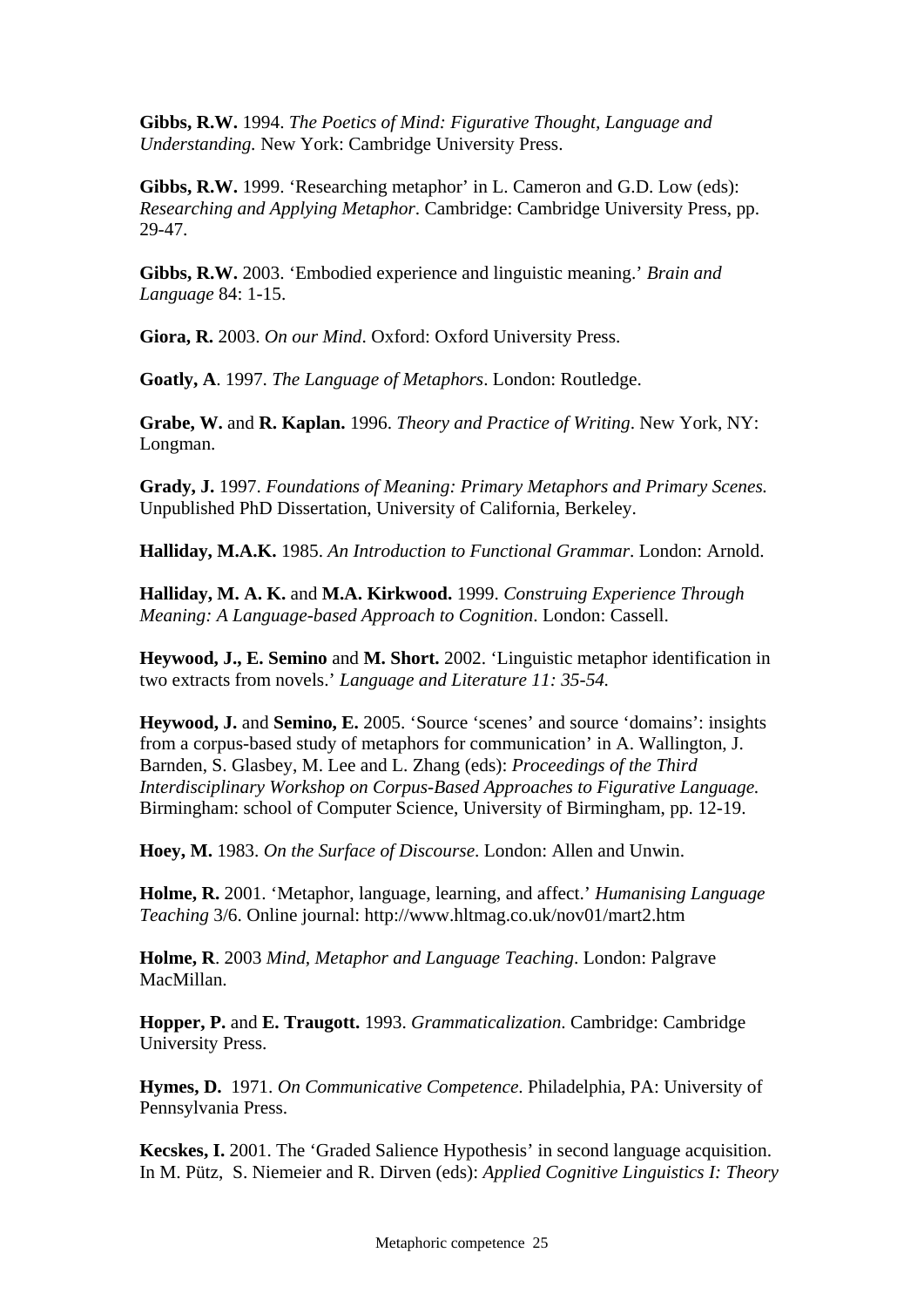*and Language Acquisition*. Berlin: Mouton de Gruyter.

**Kellerman, E.** 1977. 'Towards a characterisation of the strategy of transfer in second language learning.' *Interlanguage Studies Bulletin* 2: 58-145.

**Kellerman, E.** 1983. 'Now you see it, now you don't' in S. Gass and L. Selinker. (eds): *Language Transfer in Language Learning.* Rowley, MA: Newbury House.

**Kellerman, E.** 1995. 'Crosslinguistic influence: Transfer to nowhere?' *Annual Review of Applied Linguistics* 15: 125-150.

**Kellerman, E.** 2001. 'New uses for old language: Cross-linguistic and cross-gestural influence in the narratives of native speakers' in J. Ceñoz, B. Hufeisen and U. Jessner (eds): *Cross-linguistic Influence in Third Language Acquisition*. Clevedon: Multilingual Matters, pp. 170-191.

**Kimmel, M.** 2004. 'Metaphor variation in cultural context: Perspectives from anthropology.' *European Journal of English Studies* 8/3: 275-294.

**Koester, A.** 2000. 'The role of idioms in negotiating workplace encounters' in H. Trappes-Lomax (ed.): *Changes in Applied Linguistics*. Selected papers from the Annual Meeting of the British Association for Applied Linguistics, University of Edinburgh, September 1999. Clevedon: Multilingual Matters, pp. 169-183.

**Kövecses, Z.** 2000. *Metaphor and Emotion: Language, Culture, and Body in Human Feeling*. Cambridge: Cambridge University Press.

**Kövecses, Z.** (2003). 'Language, figurative thought and cross-cultural comparison.' *Metaphor and Symbol* 18/4: 311-320.

**Kumaravadivelu, B.** 1988. 'Communication strategies and psychological processes underlying lexical simplification.' *International Review of Applied Linguistics* 26/4: 309-319.

**Lakoff, G.** 1993. 'The contemporary theory of metaphor' in A. Ortony (ed.): *Metaphor and Thought*. Cambridge: Cambridge University Press, pp. 202-251.

**Lakoff, G.** 1996. Moral *Politics: What Conservatives Know that Liberals Don't*. Chicago, IL: Chicago University Press.

**Lakoff, G.** and **M. Johnson.** 1980. *Metaphors We Live By*. Chicago: University of Chicago Press.

**Lakoff, G.** and **Kövecses, Z.** 1987. 'The cognitive model of anger inherent in American English' in D. Holland and N. Quinn (eds): *Cultural Models in Language and Thought*. Cambridge: Cambridge University Press, pp.195-221.

**Lakoff, G.** and **M. Turner.** 1989. *More than Cool Reason: A Field Guide to Poetic Metaphor.* Chicago: Chicago University Press.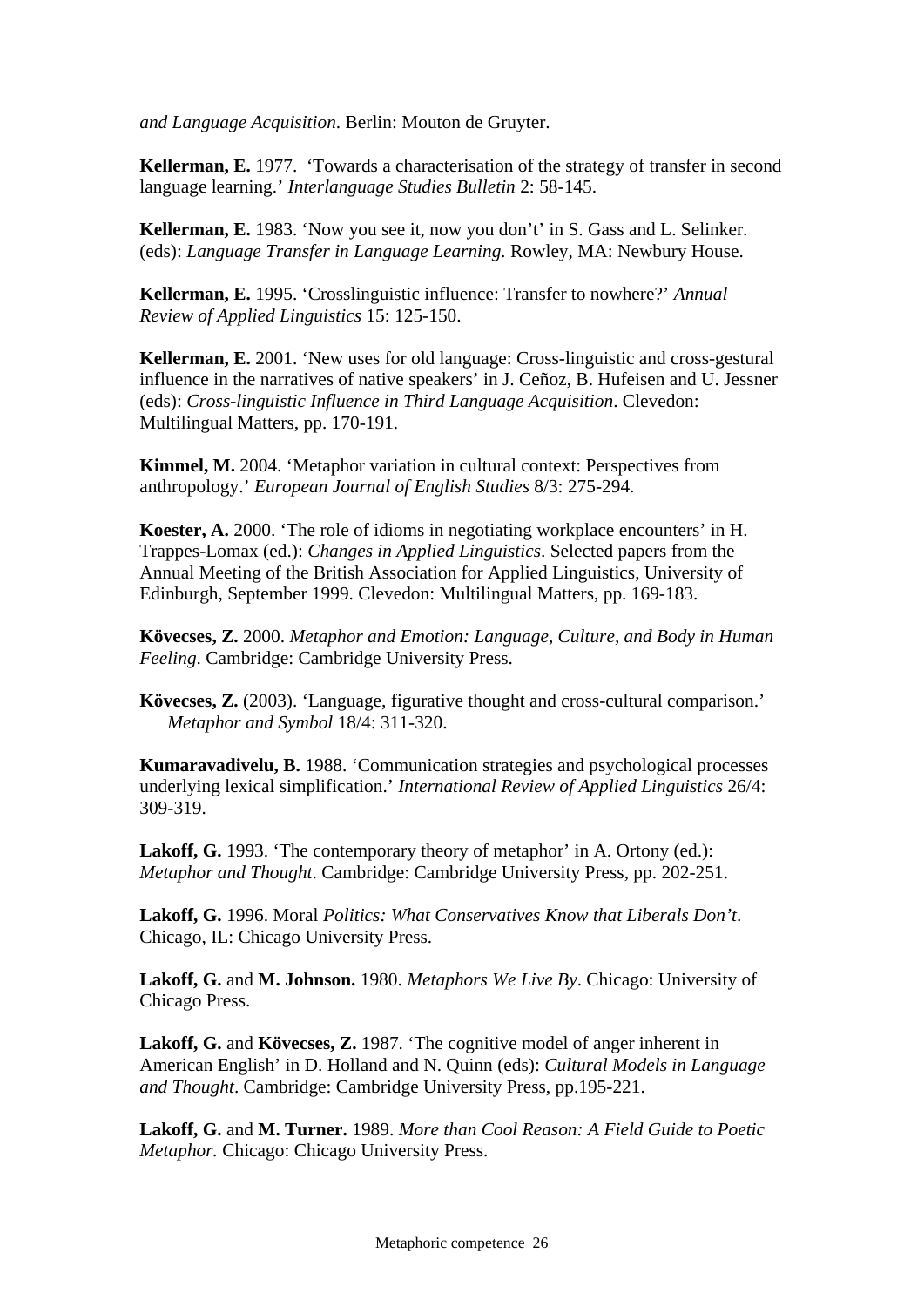**Lam, W. S. E.** 2000. 'L2 Literacy and the Design of the Self: A Case Study of a Teenager Writing on the Internet.' *TESOL Quarterly* 34/3: 457-482.

**Langacker, R.** 1987. *Foundations of Cognitive Grammar*. Stanford: Stanford University Press.

**Lantolf, J.P.** 1999. 'Second culture acquisition: cognitive considerations' in E. Hinkel (ed.): *Culture in Second Language Teaching and Learning*. Cambridge: Cambridge University Press, pp. 28-49.

**Lerman, C. L.** 1983. 'The functions of metaphor in discourse: masking metaphor in the Nixon conversations.' Paper presented at the 1983 Whim Conference 'Metaphors be With You: Humour and Metaphor.' (Mimeo.) English Department, Arizona State University. Condensed version in *Whimsy* 2: 133-148.

**Lerman, C. L.** 1985. 'Media analysis of a presidential speech: impersonal identity forms in discourse' in R.A. van Dijk (ed.): *Discourse and Communication: New Approaches to the Analysis of Mass Media Discourse and Communication*. New York: de Gruyter, pp.185-215.

**Lindstromberg, S.** 1998. *English Prepositions Explained*. Amsterdam: Benjamins.

**Lindstromberg, S.** and **Boers, F.** 2005. 'From movement to metaphor with mannerof-movement verbs.' *Applied Linguistics* 26/2: 241-261.

Littlemore, J. 2001a. 'Metaphor as a source of misunderstanding for overseas students in academic lectures.' *Teaching in Higher Education* 6/3: 333-351.

**Littlemore, J.** 2001b. 'Metaphoric competence: a possible language learning strength of students with a holistic cognitive style?' *TESOL Quarterly* 35/3: 459-491.

**Littlemore, J.** 2001c. 'An empirical study of the relationship between the holistic/analytic cognitive style dimension and second language learners' communication strategy preferences.' *Applied Linguistics* 22/2: 241-265.

**Littlemore, J.** 2003a. **'**The effect of cultural background on metaphor interpretation.' *Metaphor and Symbol* 18/4, 273-288.

**Littlemore, J.** 2003b. 'The communicative effectiveness of different types of communication strategy.' *System* 31/3: 331-347.

**Littlemore, J.** 2004. 'Interpreting metaphors in the EFL classroom.' *Les Cahiers de l'APLIUT* 23/2: 57-70.

Littlemore, **J.** 2005. 'Figurative thought and the teaching of languages for specific purposes.' Proceedings from the *VIII Jornadas de lenguas para fines especificados*, Universidad de Alacala, Spain: 16-34.

**Low, G. D.** 1988. 'On teaching metaphor.' *Applied Linguistics* 9/2: 125-147.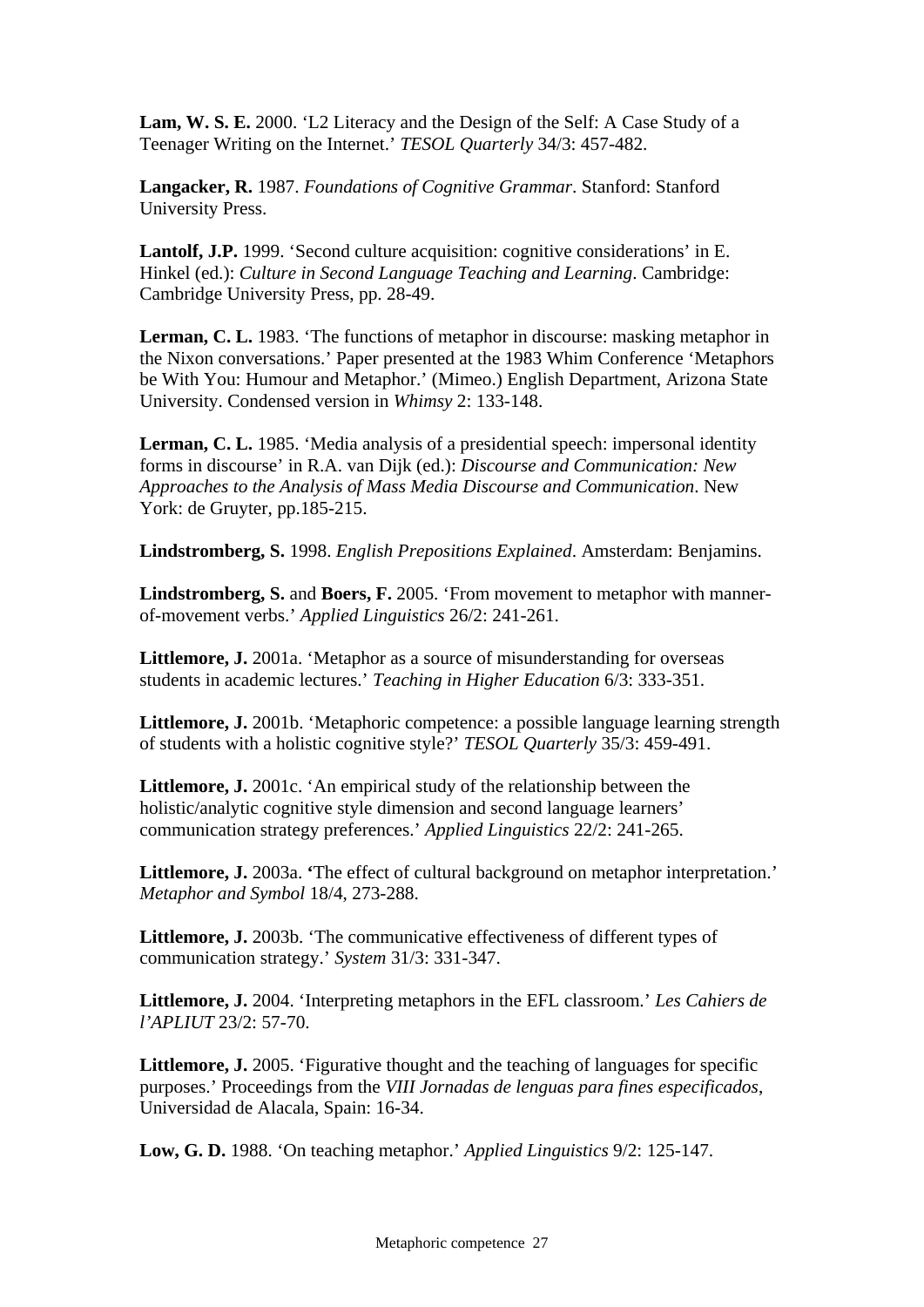**Low, G. D.** 1992. 'Can grammar be humanised? And can cognitive linguistics do it?' in J. Kohn and D. Wolff (eds.): *New Tendencies in Curriculum Development*. TEMPUS project publication. Szombathely, Hungary: Szombathely Teacher Training College Publishing House, pp. 113-128.

**Low, G. D.** 1997. 'A Celebration of Squid Sandwiches: Figurative Language and the Management of (Non-Core) Academic Text.' Unpublished project report, University of York. available online:

http://www.york.ac.uk/depts/educ/Staff/gdl\_Celebration.pdf

**Low, G. D.** 1999a. 'Validating metaphor research projects' in L. Cameron and G.D. Low (eds): *Researching and Applying Metaphor*. Cambridge: Cambridge University Press, pp. 48-65.

**Low, G. D.** 1999b. 'Teaching learners to use metaphor' in L. Kasanga (ed.): *Language(s) and the New Democracy: Participation, Rights and Responsibilities*. Sovenga, South Africa: University of the North Press, pp. 57-72.

**Low, G. D.** 2005. 'Explaining evolution: The use of animacy in an example of semiformal science writing'. *Language and Literature 14/*2: 129-148.

**Low, G.D**. In press. 'Metaphor and education' in R.W. Gibbs (ed.): *The Cambridge Handbook of Metaphor and Thought*. Cambridge: Cambridge University Press.

**McNamara, T. R.** 1995. 'Modelling performance: opening Pandora's box.' *Applied Linguistics* 16/2: 95-115.

**Mio, J. S.** 1996. 'Metaphor, politics and persuasion' in J.S. Mio and A.N. Katz (eds.): *Metaphor: Implications and Applications*. Mahwah, NJ: Lawrence Erlbaum, pp. 127- 146.

**Moon, R**. 1998*. Fixed Expressions and Idioms in English: A Corpus-based Approach.* Oxford: Clarendon Press.

**Palmer, F.R.** 1986. *Mood and Modality*. Cambridge: Cambridge University Press.

**Peters, T.** 1994. *The Tom Peters Seminar: Crazy Times Call for Crazy Orations*. London: MacMillan.

**Poulisse, N.** 1990. *The Use of Compensatory Strategies by Dutch Learners of English*. Berlin: Mouton de Gruyter.

**Putz, M., S. Niemeier,** and **R. Dirven.** (eds) 2001. *Applied Cognitive Linguistics II: Language Pedagogy*. Berlin: Mouton de Gruyter.

**Read, S., I. Cesa, D.Jones** and **N. Collins.** 1990. 'When is the federal budget like a baby? Metaphor in political rhetoric.' *Metaphor and Symbolic Activity* 5/3: 125-149.

**Resche, C.** 2003 'Réflexions à partir d'une métaphore banalisée: la main invisible d'Adam Smith. Leçons et perspectives.' Paper presented at *Journées Asp metaphors*,